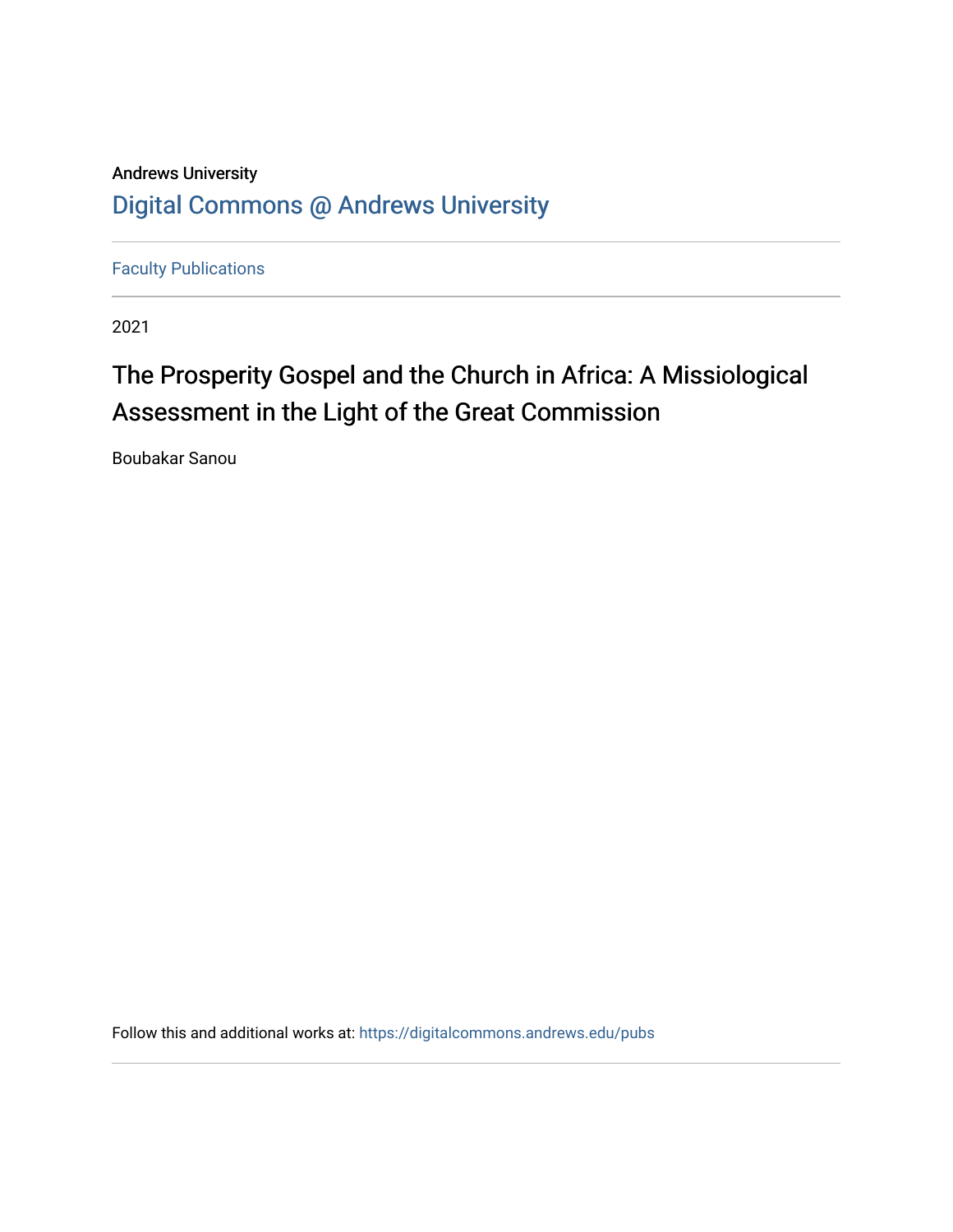Asia-Africa Journal of Mission and Ministry Vol. 23, pp. 18–46, Feb. 28, 2021 ⓒ 2021 Mission and Society Research Institute https://doi.org/10.21806/aamm.2021.23.02

### The Prosperity Gospel and the Church in Africa: A Missiological Assessment in the Light of the Great **Commission**

Boubakar Sanou<sup>2</sup><sup>3</sup>

ABSTRACT—The wealth and health theology of prosperity preachers has rapidly gained ground on the continent of Africa. These preachers claim that success in all aspects of life is the right of all Christians. Thus, with its main emphasis on material wealth and good health, the prosperity gospel has had a negative impact on discipleship. This article evaluates the claim of the prosperity theology in the light of the Great Commission and draws some implications for a biblically-faithful discipleship in Adventist mission.

Keywords: Prosperity Gospel, Health, Wealth, Discipleship, Mission

#### I. Introduction

Christianity is growing on the continent of Africa. However, it has been observed that "though virtually all forms of Christianity in Africa are experiencing explosive growth, the churches growing most spectacularly are the ones that are Pentecostal or neo-Pentecostal or "Pentecostal-like." … [These] churches have one thing in common—a focus on achieving success" (Gifford, 2007, p. 20). Prosperity gospel preachers promise that God abundantly provides whatever needs believers ask for on the condition that they have enough faith to claim them. They also teach that God increases the material blessings of those who give liberally (Agana, 2016, pp. 5–6; Gifford, 2007, p. 22). This

Manuscript received Aug. 27, 2020; revised Jan. 5, 2021; accepted Feb. 10, 2021.

Boubakar Sanou(sanou@andrews.edu) is with the Department of World Mission, Andrews University, Berrien Springs, Michigan, USA. He is a Burkinabé by nationality.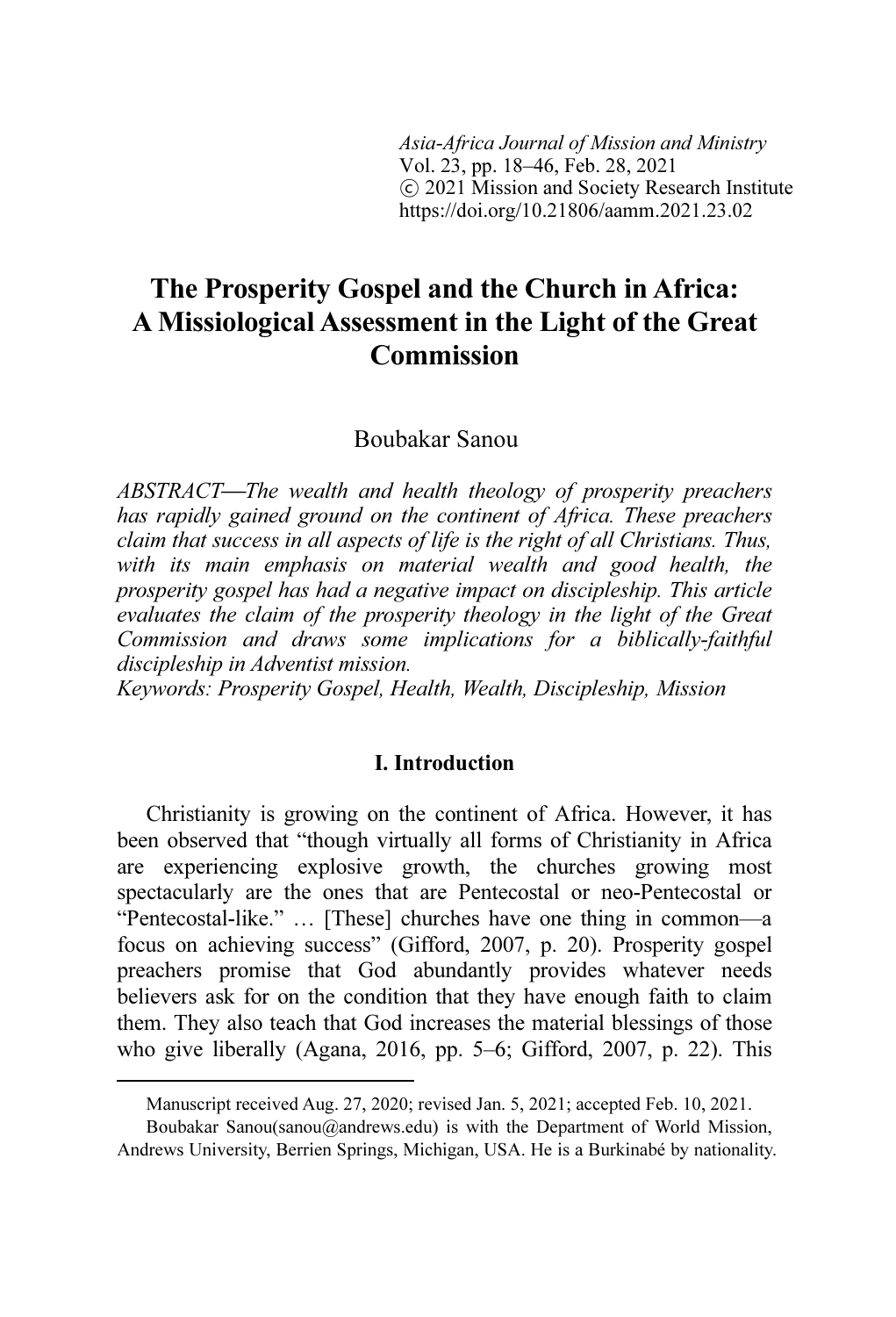perspective on the gospel–also known as "Health and Wealth" gospel, "Name it and Claim it" gospel, or "World of Faith" gospel–was born in the United States of America in the mid-twentieth century and exported to the Global South where the harsh economic conditions and the general quality of living readily gave it roots for its growth and rapid expansion (Bowler, 2013, p. 3; Lausanne Movement, 2010, para. 5). It is thus argued that "there is a link between the message of prosperity and the economic life of its adherents" (Agana, 2016, p. 6). With this swift expansion in the Global South, the prosperity gospel has become a global phenomenon. With its emphasis on spiritual, physical, and financial mastery, it is has become "a decisive theological, economic, and social force" shaping global Christianity (Bowler, 2013, p. 9).

This article explores the impact of the wealth and health theology of prosperity preachers on the fulfillment of the Great Commission. It outlines a perspective on the Great Commission, briefly overviews the prosperity gospel theology, and evaluates it in the light of the Great Commission by exploring the subjects of health, wealth, and discipleship through the lens of Scripture. The article ends with some implications for effective Adventist mission in Africa.

#### II. The Great Commission, Prosperity Gospel, and the Current State of Discipleship

#### A. The Great Commission: An Overview of Its Key Dimensions

Between his resurrection and his ascension to heaven, Jesus recommissioned his disciples as he said to them, "All authority in heaven and on earth has been given to me. Go therefore and make disciples of all nations, baptizing them in the name of the Father and of the Son and of the Holy Spirit, teaching them to observe all that I have commanded you. And behold, I am with you always, to the end of the age" (Matt 28:18- 20). This recommissioning became known as the Great Commission. With the Great Commission, Jesus set the agenda for the raison d'être of the church in all eras and contexts. Besides clearly spelling out his disciples' responsibility to spread his teachings to all people groups of the world, Jesus also assured them that accomplishing this daunting task was possible only because of his omnipotence and omnipresence available to them.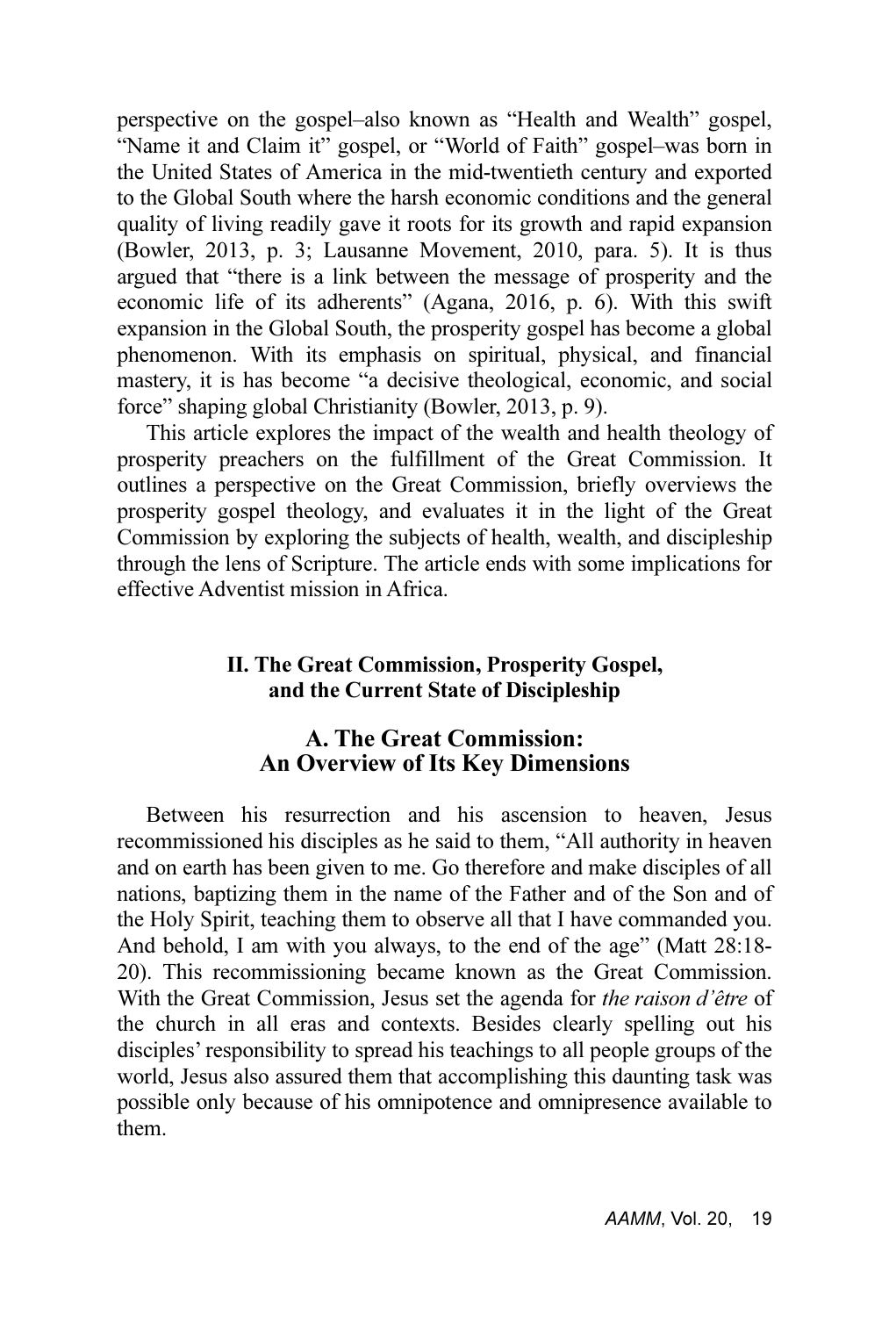The task of making disciples is placed right at the center of the Great Commission as an imperative for the church in all ages and contexts. Christ's command was so central to the Early Church's identity that each of the four gospels ends with a version of it (Matt 28:18–20; Mark 16:15–20; Luke 24:45–49; John 20:21–23). Giving one's ultimate and unconditional allegiance to Christ and leading other people to make the same decision is still expected from all professed Christians today, no matter the challenging contexts they live and witness in.

Jesus' call to disciple all nations has been interpreted and applied differently over the history of Christianity. However, any approach to and practice of discipleship must be firmly rooted in principles derived from Scripture. Discipleship literature revealed the following three essential dimensions that should be emphasized in every effective approach to helping believers become committed followers of Christ: the rational, relational, and missional dimensions (Wilkins, 1988; Hull, 2006; Sparks et. al., 2014; Hirsch, 2006; Harrington and Absalom, 2016; Melbourne, 2007; Barna, 2001). Closely linked to each of these three dimensions of Jesus' call to discipleship was the understanding that at every stage of a disciple's life, there could be a cost to pay. For example, Darrell Block notes that "a Jewish person who made a choice for Jesus would alienate his or her family. ... A decision for Christ marked a person and automatically came with a cost" (1996, p. 1285).

The rational (communion) dimension of discipleship is where a believer intentionally learns from Jesus. In its original context "disciple" (mathetes) referred to "someone who was either an apprentice in a trade or a pupil of a teacher" (Harrington and Absalom, 2016, p. 20). That person would attach themselves to a teacher for the purpose of acquiring both theoretical and practical knowledge (Brown, 19975, p. 484). The rational dimension stresses the need for a continuing transformation and growth even for those who have already become disciples. It is a call to all believers of all ages and stages of spiritual growth to continue their journey of discipleship. Because faith is formed and grows by the knowledge and application of the Word of God, meaningful ongoing communion with God through his Word, soul searching prayer, and other spiritual disciplines help consolidate the need for believers' continuing spiritual growth and transformation. Since "teaching" in Matt 28:19 is an ongoing process, the rational dimension of discipleship refers to "a kind of evangelism that does not stop after someone makes a profession of faith" (Blomberg, 1992, p. 431). It should however be noted that the goal of this continuing learning is not to just impart cognitive knowledge but to rouse total commitment to Jesus (Wilkins, 1988, p. 159).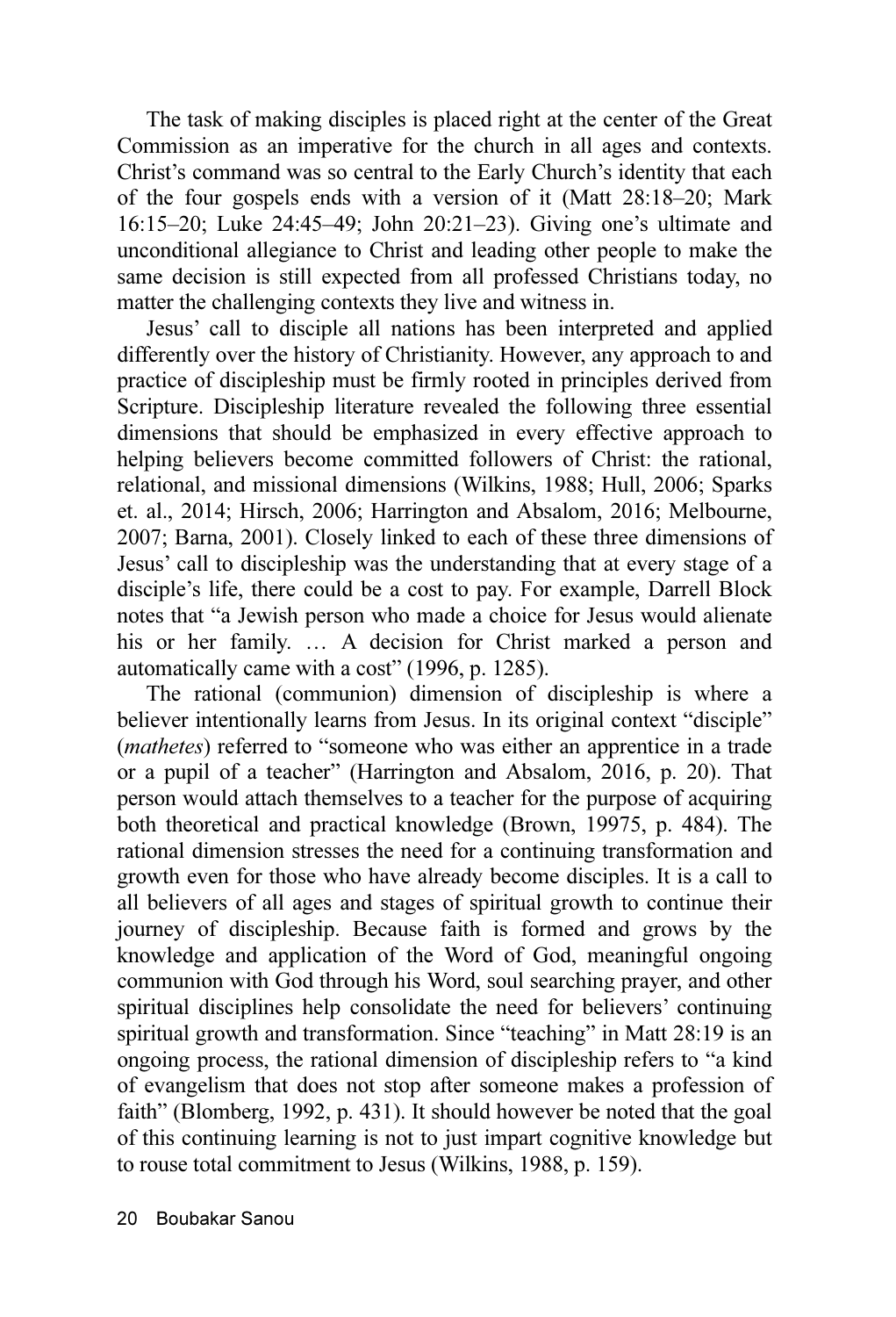The relational (community) dimension of discipleship develops in the context of a supportive community where accountability can take place. The New Testament portrays a very dynamic communal culture in the Early Church because of their understanding of disciple-making as a relational process. Because of its Old Testament roots, the Early Church continued to emphasize kinship as one of its core values. What was different about this new community was that kinship was no more defined in terms of blood lines and ethnicity but rather in terms of shared faith and fellowship in Christ. As a result, the church became an environment of inclusion, acceptance, and unity without discrimination on the basis of race, gender, or social status (Gal 3:28). Membership was open to all on the basis of professing faith in Christ as Savior and a public demonstration of complete allegiance to Christ through water baptism (Acts 2:37, 38). The Early Church expressed its values of corporate solidarity and kinship through the use of motifs such as the body of Christ and family of God to describe the interdependence between its members and to convey the close bond that enabled them to treat each other as family members (Rom 12; 1 Cor 12; Eph 4; Gal 6:10; Eph 2:19; 1 Tim 3:15; 1 Pet 4:17). Their concern was not power but the development of a lasting sense of interdependence, corporate solidarity, and accountability among believers. This interdependence suggested that each member of the body had a unique role to play and yet was dependent upon all other members. By demonstrating a new way of living, multitudes were attracted to this new community of faith (Acts 2:46, 47). In such settings, being a disciple was not synonymous with only accepting abstract propositional truths about Jesus. Being a disciple of Christ was about learning from Jesus and modeling in life what they knew about him. Their brand of discipleship was both what they did on behalf of Christ and how they represented Christ in the world (Melbourne, 2007, p. 10). This communal culture of the New Testament, where believers were integrated members of supportive groups, became a fertile ground for the seed of the gospel to be sown and nurtured.

The missional (commission) dimension of discipleship is concerned with understanding the call to "make disciples" (mathēteusate) in Matt 28:19 as essentially a call for believers to duplicate themselves through their engagement in mission. This is the primary command of the Great Commission and it must remain the primary responsibility of the church in every context. Believers of the New Testament linked together their belonging to a community and their responsibility to share what that community stood for. Mission in the context of the Great Commission was understood as more than a call to share the gospel with those who do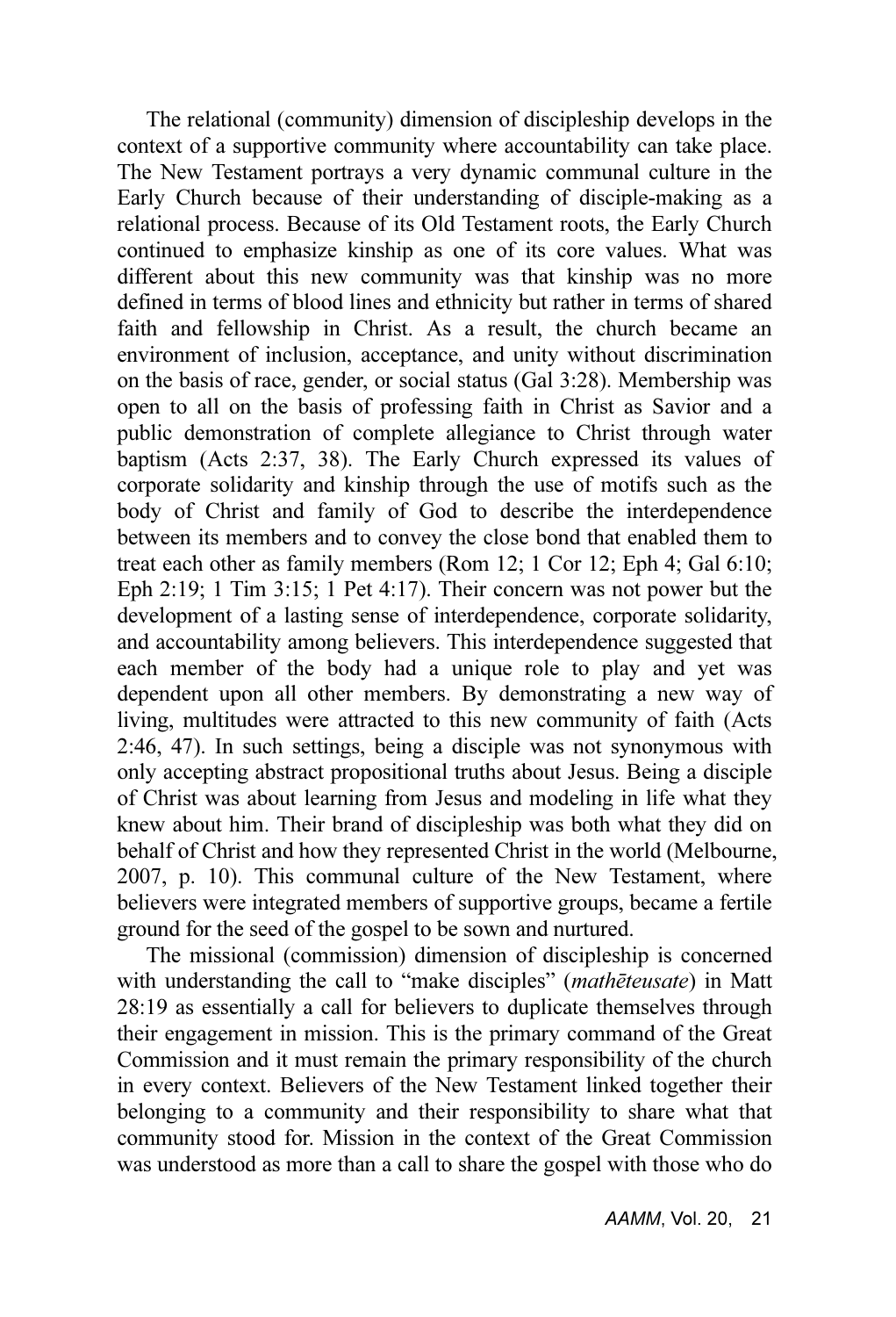not know Christ. It was understood as both a call to share one's faith and to disciple interested recipients to free them from the grasp of the devil so that they could fully and continually devote themselves to the lordship of Jesus Christ.

Hence, the New Testament uses the word disciple to indicate a lifelong process rooted in a relationship with and total commitment to Christ. This comes as the result of learning and internalizing Jesus' teaching, being changed by constantly growing in his knowledge (2 Pet 3:18), living a life of total submission to his lordship through the power of the Holy Spirit in the context of a loving and supportive community (John 15:1-17; Phil 3:8), and helping others begin to taste, trust, and follow Jesus (2 Tim 2:2). In other words, discipleship refers to the way Christ's followers put their beliefs into practice in their relationship with Christ and each other, and how they are to practically reflect the kingdom of God to the world they are called to witness to. From this perspective, discipleship is not to be understood as a church program, because it is not an event in time. It is rather about believers embracing the lifelong journey toward fullness in Christ that transforms their cognitive, affective, and evaluative perspectives on life. Disciples of Jesus do not just profess certain cognitive beliefs in God; they also apply those beliefs to every aspect of their daily life.

#### B. The Prosperity Gospel: A Brief Overview

The prosperity gospel refers to the teaching that typically centers around the core themes of health, wealth, and good fortune to which believers who have enough faith are entitled through Christ's atoning sacrifice (Lausanne Movement, 2010, para. 1). In varying degrees, prosperity teaching cuts across denominational boundaries. Faith and financial contribution are understood as essential tools that activate spiritual power and draw divine blessings of all sorts into believers' lives (Bowler and Reagan, 2014, p. 20). Although the success which prosperity preachers see as the right of Christians covers all areas of life (Gifford, 2007, p. 20), the emphasis on material wealth and good health is paramount (The Pew Forum, 2014). It is widely taught and believed in those circles that believers should not only expect their faith to yield restored bodies but most importantly prosperous lives (Bowler and Reagan, 2014, p. 190).

A well-known flag bearer of the prosperity gospel on the continent of Africa is David Oyedepo who in 1983 founded the Living Faith Church Worldwide Inc., better known as Winners Chapel in Lagos, Nigeria. Like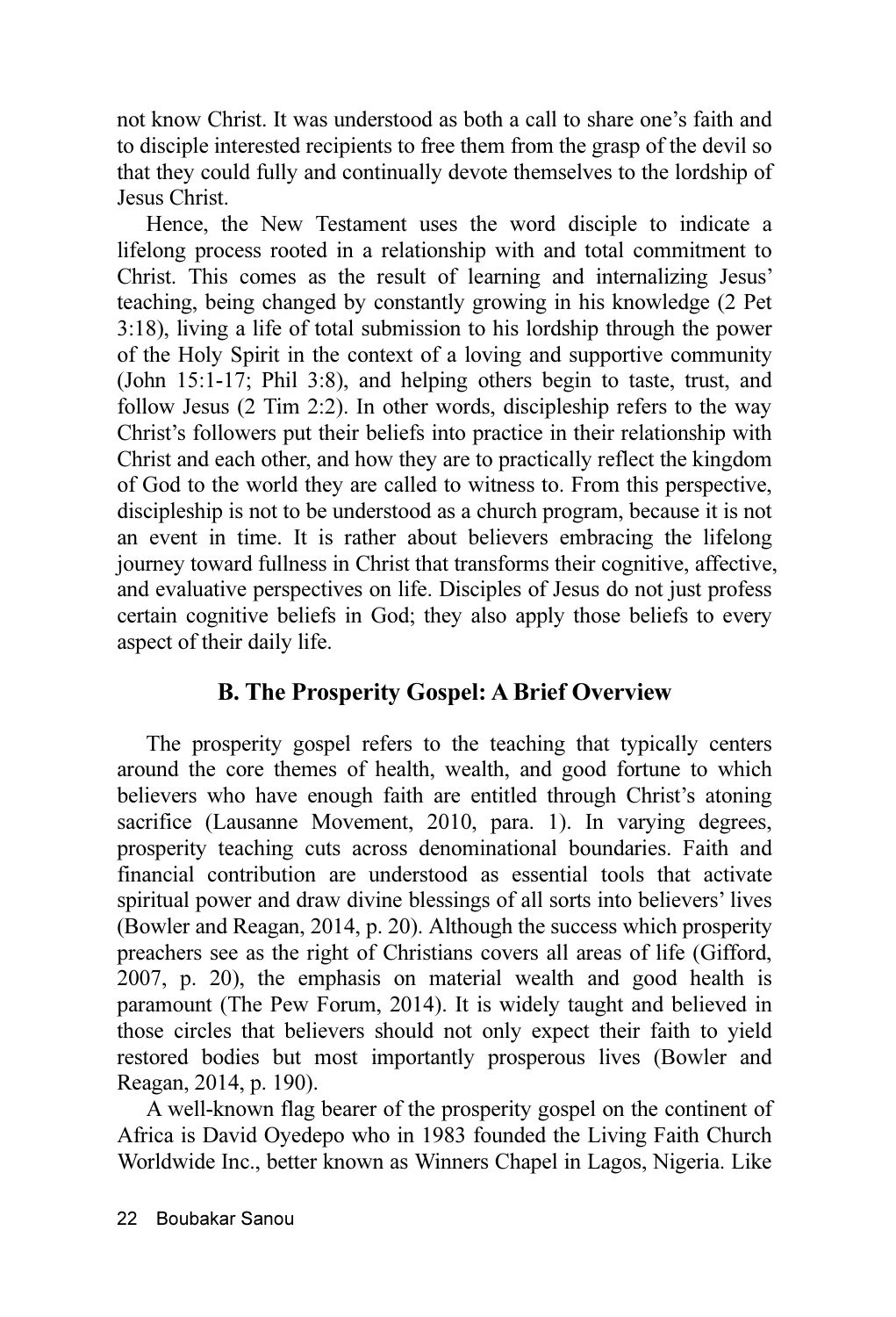his North American counterparts, the motifs of success and prosperity are the golden thread in Oyedepo's messages. Thus, millions of Christians perceive wealth, health, and good fortune as entitlements which they can expect or even demand from God (Gifford, 2007, p. 22). From their reading and interpretation of texts such as Deuteronomy 28, Isaiah 53, 60 and 61, John 10:10, and other isolated Bible passages, proponents of the Prosperity Movement look "to their own bodies and wallets for evidence of the power of God at work in their lives" (Bowler and Reagan, 2014, p. 190).

It is commonly claimed by prosperity preachers that believers' physical health, material wealth, and good life is a given as the result of Christ's atoning sacrifice. As such, it is up to believers to claim these blessings by faith. While Kenneth Hagin urges believers to "quit hoping" and "get [their] believing in line with what God's Word says" (1992, p. 25), Joel Osteen encourages them to enlarge their vision, that is, to raise their expectations and envisage more out of life from God. Osteen contends that the single barrier that prevents believers from prospering and living their best life now is their inability to look at life through eyes of faith and see themselves rising to new levels, their businesses taking off, their marriages restored, their families prospering, and their dreams coming to pass. What is assumed here is that if believers conceive life this way and believe it is possible, they will definitely experience it (Osteen, 2004, p. 4). In other words, believers' lack of faith and right perspective are the only barriers stopping them from becoming anything they want. It is also argued that "the Bible tells us that healing is the will of God. Healing is a forever-settled subject because God's Word is forever settled" (Hagin Jr., 1989, p. 1). Here again, if a believer does not get healed, it is not that God did not will it but rather because the sick believer did not have a victorious faith to claim their share of divine healing. Believers have to be successful, that is healthy and wealthy, unless something is wrong with them (Gifford, 2007, p. 20). This perspective leaves no room for praying that the sovereign will of God be done.

In contexts where everything experienced as inimical is attributed to witchcraft, believers invoke acts of bewitchment to explain their negative life experiences (Asamoah-Gyadu, 2015, p. 25). As a direct result, this perspective "creates a mindset that attempts to account for misfortunes not in the actions, behaviour or attitude of [one who perceives himself/herself as] the victim, but rather in the activities of an enemy or malefactor. It is not uncommon to hear people exclaim in dismay in the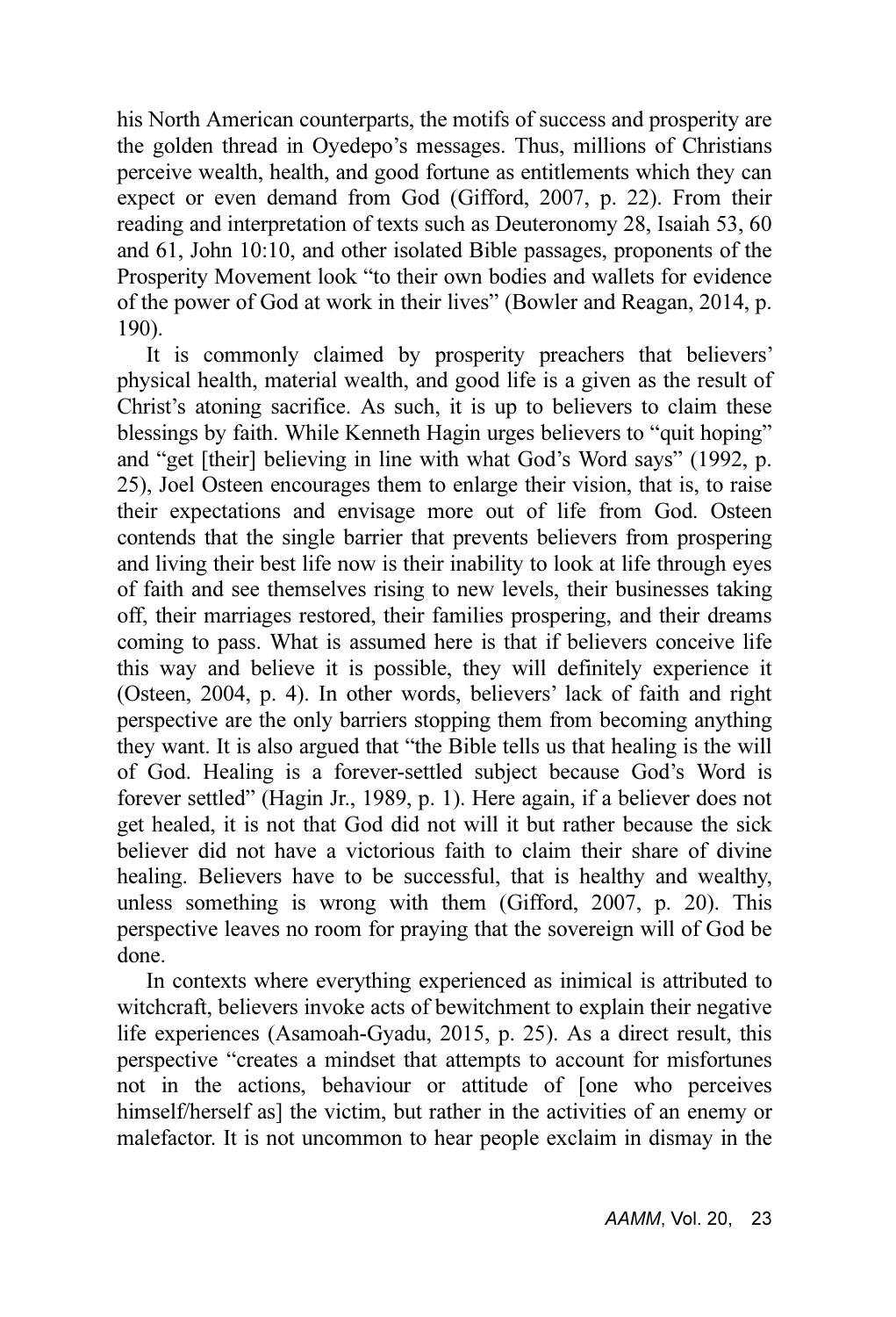face of problems: 'Who is doing these things to me?' instead of 'What is causing these things?'" (Akrong, 2007, pp. 59–60).

 Kenneth Copeland, another strong proponent of the prosperity gospel, takes his perspective on healing to another level. From his interpretation of Deuteronomy 28, he boldly states the following: "Remember what was listed under the curse in Deuteronomy 28? Poverty of every kind, political failure, drought, war, every calamity known to mankind; and Jesus has redeemed us from it all. ALL sickness and ALL disease, even those not mentioned there, come under the curse. Therefore, we are redeemed from all sickness and all disease. You need to fight the temptation to be sick just as you would fight the temptation to lie or steal" (1976, p. 28). By perceiving sickness as a temptation, Copeland's reasoning is that true believers cannot experience poverty or sickness of any kind. For him, a poor or sick believer is undoubtedly a cursed believer.

There are at least four theological concerns about the prosperity gospel. First, prosperity preachers do not take into account the potential impact of an individual's lifestyle on their health and ability to acquire wealth. Second, they deny the fact that Jesus did not promise that all his followers would be healthy and wealthy (John 12:8; Matt 16:24-26). According to Revelation 21, only the new heaven and new earth will be sickness-free. Third, preachers of health and wealth treat God's grace and miraculous power as if they can be manipulated by human techniques, actions, or rituals (Lausanne Movement, 2010, para. 2). Fourth, they wrongly assume that spiritual wellbeing and God's blessings can only be measured in terms of physical and material wellbeing or that illness and poverty are signs of God's curse or a believer's lack of faith. The healing of the man born blind, whose condition Jesus did not attribute to his sins or that of his parents (John 9:1-6), and the healing of the crippled woman whose condition Jesus attributed to Satan (Luke 13:10-16) are two biblical examples that illustrate how the reality of the Great Controversy between good and evil can impact innocent people. Thus, from a biblical perspective, bad things happen to good people and the lack of prosperity or wealth in people's lives is not necessarily an indication of any sin on their part.

#### C. The Current State of Discipleship

There is an agreement among Christian discipleship scholars that compared to the New Testament, the current practice of discipleship has, to a great extent, lost its primacy of focus among Christians. A Barna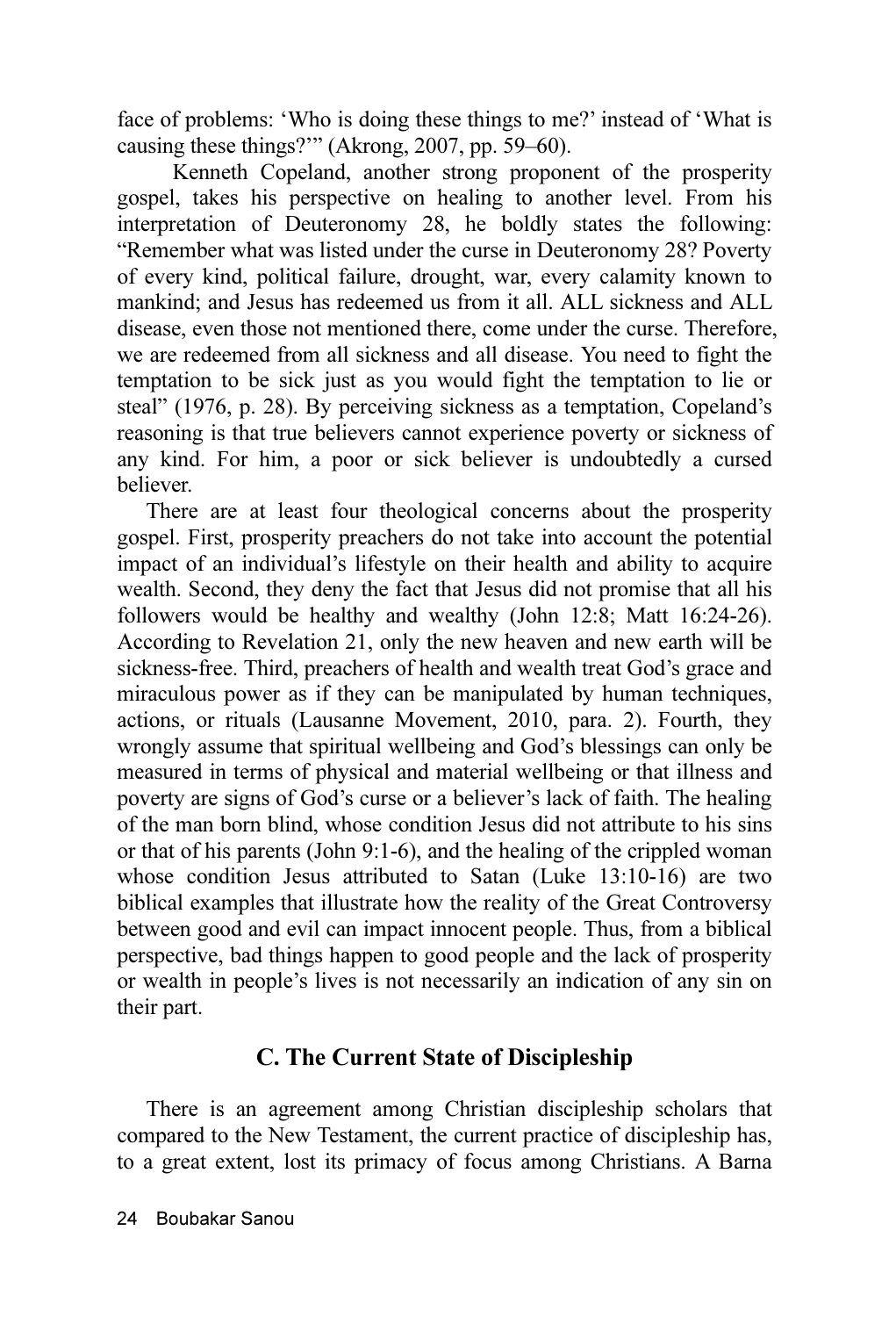report produced in partnership with The Navigators on the current state of discipleship in the United States points out that only one percent of church leaders (senior pastors and discipleship leaders) agree that "today's churches are doing very well at discipling new and young believers" (2015, p. 10). The making of disciples has largely been watered down to merely moving converts to Christianity into church membership (Ogden, 2016, pp. 22–39; Lear, 2016, pp. 5–14; Barna and The Navigators, 2015; Willard 2006; Putman, 2010). Thus, some scholars perceive current church growth as largely numerical and statistical growth without much spiritual depth.

From his international ministry experience, Greg Ogden posits that generally speaking, Christians are much better at converting people than they are at helping these converts become disciples of Christ. He justifies his remarks about the lack of depth of transformative discipleship in Christianity by pointing to the weak impact Christians have on the moral and spiritual climate of their contexts even in countries where the vast majority of the population identifies itself as Christian (Ogden, 2016, p. 23). This echoes Bill Hull's claim that "the crisis at the heart of the church today is a crisis of product" (Hull, 1988, p. 14). For Dallas Willard, there is a relationship between churches' failure to make discipleship a core condition of becoming a Christian and the false but widely accepted assumption among a significant number of churchgoers that one can become a Christian without necessarily having to become a disciple of Christ. He observes that among too many professed Christians, it is believed that "one is not required to be, or to intend to be, a disciple in order to become a Christian, and one may remain a Christian without any signs of progress toward or in discipleship. . . . So far as the visible Christian institutions of our day are concerned, discipleship clearly is optional. (2006, p. 4, emphasis in original). Thus, there is a lack of drive on the part of many Christians to prioritize an investment in their spiritual growth.

Although several factors contribute to the current low state of discipleship in Christianity, only the following two will be considered in this article because they are directed connected to the prosperity gospel: consumerism and the professional monopoly on ministry. These two factors work against the three dimensions of discipleship discussed above.

#### 1. Consumerism

Consumerism in the context of this article refers to "the belief that meaning and satisfaction in life are to be found through the purchase and use of new consumer goods" (Goodwin et. al., 2008, p. 4). This global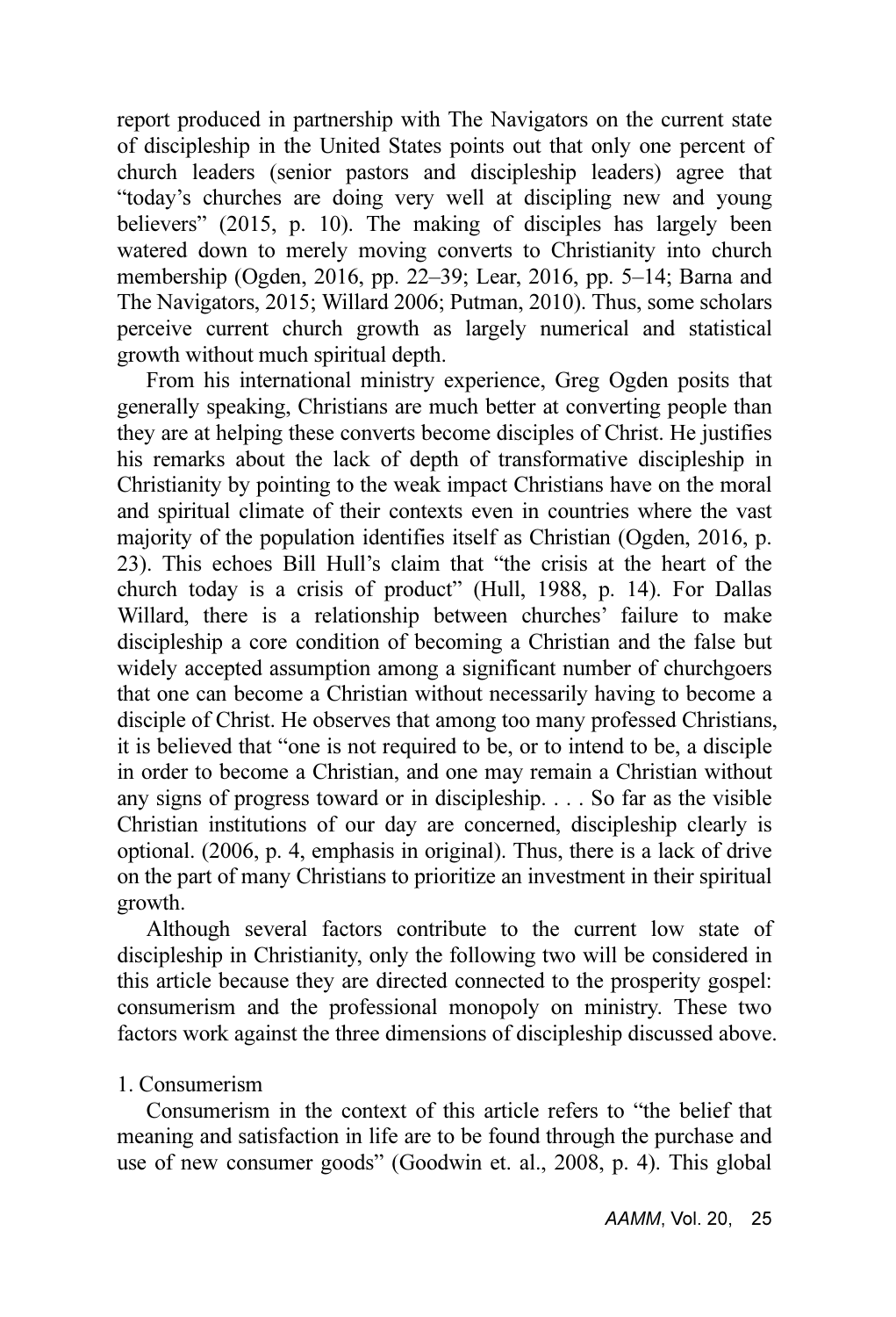phenomenon, associated with success and wellbeing, is driven by the obsession with the acquisition of the latest consumer goods. As a result, people's quality of life is often measured by what they consume or the latest gadgets they possess (Twitchell, 2002, p. 1).

A consumerist lifestyle thus poses a challenge to discipleship because of its competition with biblical values of stewardship, contentment, and simplicity. Because the consumerist mentality teaches people that they can have whatever they want, whenever they want it, and at the least cost to them (Metzger, 2007, p. 40), some believers become church shoppers in the sense that their "relationship with a church is based on whether it meets [their] needs" (Ogden, 2016, p. 33). Whenever such believers are challenged to make spiritual commitments that are not in harmony with their personal preferences and the comfort they seek, they move to another church. With so many churches competing for members, congregants can easily be perceived by church leaders as consumers to be wooed (Finke and Stark, 2005, pp. 8–9). As a result, some churches have become so concerned with satisfying worshipers' needs and preferences that they fail to focus their ministries on making biblically-faithful disciples. This is in line with Paul's prediction that "the time will come when people will not put up with sound doctrine. Instead, to suit their own desires, they will gather around them a great number of teachers to say what their itching ears want to hear. They will turn their ears away from the truth and turn aside to myths (2 Tim 4:3-4).

#### 2. Professional Monopoly on Ministry

Despite the teaching of the New Testament on ministry as the function of the total church membership (1 Pet 2:9-10), by the end of the first century, a shift from spiritual giftedness to that of formal church office as the basis for ministry had begun (Campbell et. al., 2017, pp. 14–19). Ministries that members of the Christian community once performed without official appointment started to be clericalized, and liturgical actions were turned into permanent offices. As a direct result, the possibility of lay people exercising individual ministries sharply declined, even to the point of extinction (Bradshaw, 1982–1983, p. 52). While the first century church was marked by a people without the hierarchical distinction between clergy and laity, in the second and third centuries a definite clergy/laity distinction was gaining ground. By the fifth and sixth centuries, the cleavage between clergy and laity had become entrenched (Stevens, 1999, p. 39). In the Middle Ages, with the establishment of a sacerdotal system of mediated grace, the laity became a submissive, docile part of the church with the priest holding authority over souls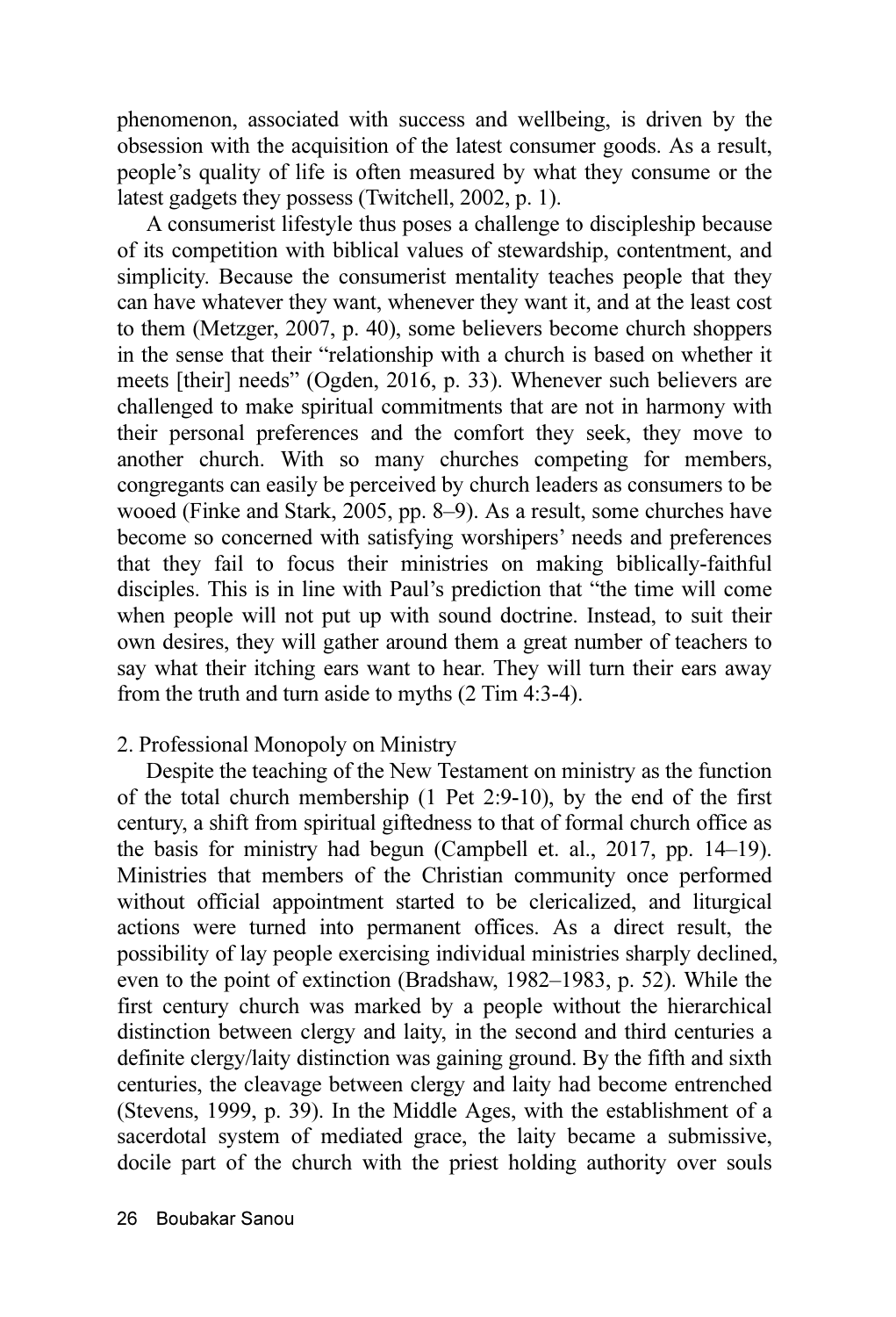(Borchert, 1996, p. 556). A sharp differentiation between clergy and laity had thus developed, degrading the ministries of the lay people and emphasizing the special function of the clergy. During that period, the laity became dependent upon the clergy for access to God's favor. Although the Protestant Reformation recovered much of the New Testament teaching (e.g., Lutherans, Calvinists, and Anabaptists), nevertheless, the laity were still often considered, and even considered themselves, a lower grade of Christians than the ordained ministers (Richardson and Bowden, 1983, pp. 318–319). For example, despite their strong emphasis on the priesthood of all believers, to some extent the Reformers maintained a clear and rigid distinction between the role of the ordained ministers and that of the rest of the believers in congregational involvement in worship. The ordained ministers were there to minister and the congregation was ministered unto (Bradshaw, 1982–1983, p. 56).

Regrettably, the same trend in ministry lives on in many Christian circles today. Instead of fulfilling their divine calling and giftedness to equip believers for the work of ministry (Eph 4:11-12), the majority of pastors continue to monopolize almost all the ministry responsibilities assigned to the entire body of Christ. By creating a dependency of congregants on them for all aspects of spiritual care through the cult of personality they have cultivated, prosperity preachers implicitly teach believers that they pay to be ministered to. Greg Ogden is right to compare the contemporary approach to ministry to "a football game with twenty-two people on the field in desperate need of rest, and fifty thousand people in the stands in desperate need of exercise" (2016, p. 25). This approach to ministry, which fosters a spectator mentality on the part of the vast majority of believers, runs counter to the core principle of discipleship and the priesthood of all believers. As a result of spiritual caregiving being solely assigned to ministry professionals, the majority of believers are neither using their spiritual gifts nor maturing in their rational, relational, or missional discipleship experience.

#### III. The Cost of Being a Disciple of Christ

In his teaching on discipleship, Jesus regularly mentions the need to count the cost of following him. He makes plain the fact that following him could be costly. Luke 14:25-33 is one of the key texts in understanding Jesus' teaching on what it means for a person to follow him (see also Matt 16:24-26, Mark 8:34-37; Luke 9:23-25). In this passage, Jesus defines the terms of discipleship as follows: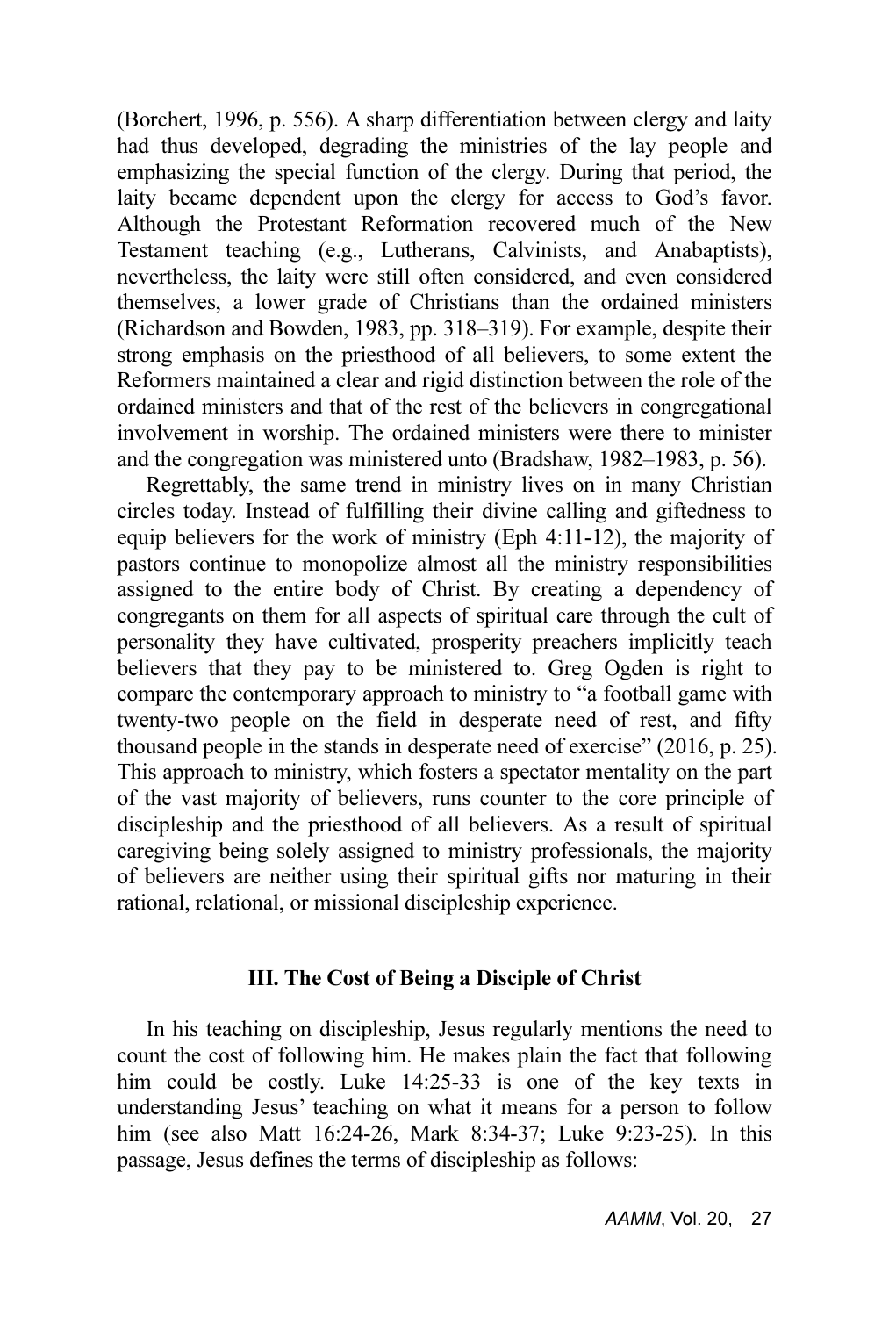If anyone comes to Me and does not hate his father and mother, wife and children, brothers and sisters, yes, and his own life also, he cannot be My disciple. And whoever does not bear his cross and come after Me cannot be My disciple. For which of you, intending to build a tower, does not sit down first and count the cost, whether he has *enough* to finish  $it$ — lest, after he has laid the foundation, and is not able to finish, all who see *it* begin to mock him, saying, 'This man began to build and was not able to finish'? Or what king, going to make war against another king, does not sit down first and consider whether he is able with ten thousand to meet him who comes against him with twenty thousand? Or else, while the other is still a great way off, he sends a delegation and asks conditions of peace. So likewise, whoever of you does not forsake all that he has cannot be My disciple. (Luke 14:26-33)

In verses 26 and 27, Jesus uses an extreme language to highlight the non-negotiable nature of the cost of following him: "If anyone comes to Me and does not hate his father and mother, wife and children, brothers and sisters, yes, and his own life also, he cannot be My disciple. And whoever does not bear his cross and come after Me cannot be My disciple." He does not want a followership driven by the desire of only benefiting from his miraculous power. Following him for the gratification of personal desires would amount to an opportunistic relationship with him. Instead, he wants his followers to die daily to their self-interest, selfish desires, and ambitions that can hinder their relationship with him. His call to count the cost of following him is his invitation to his hearers to first and foremost understand and consent to the terms of following him. This includes distancing "oneself from materialistic attachment to the world" as "the will to renounce all possessions and to ally oneself totally to Jesus is the essence of discipleship" (Block, 1996, p. 1290).

Throughout his teaching on discipleship, Jesus always assumes the presence of some form of adversity or choice to make. The call to "hate" one's loved ones in Luke 14:26 is not literal; it does not mean to abhor our family members. It is a hyperbolic way of saying "love less." This was an offensive saying "in a society where honor of parents was considered virtually the highest obligation and one's family was usually one's greatest joy" (Keener, 2014, p. 219). Jesus uses this figure of speech as a call for his followers to prioritize their relationship with him over any other relationship. He wants all his followers to make him the most important person in their lives. He wants them to place him above all those nearest and dearest to them. While Scripture speaks of the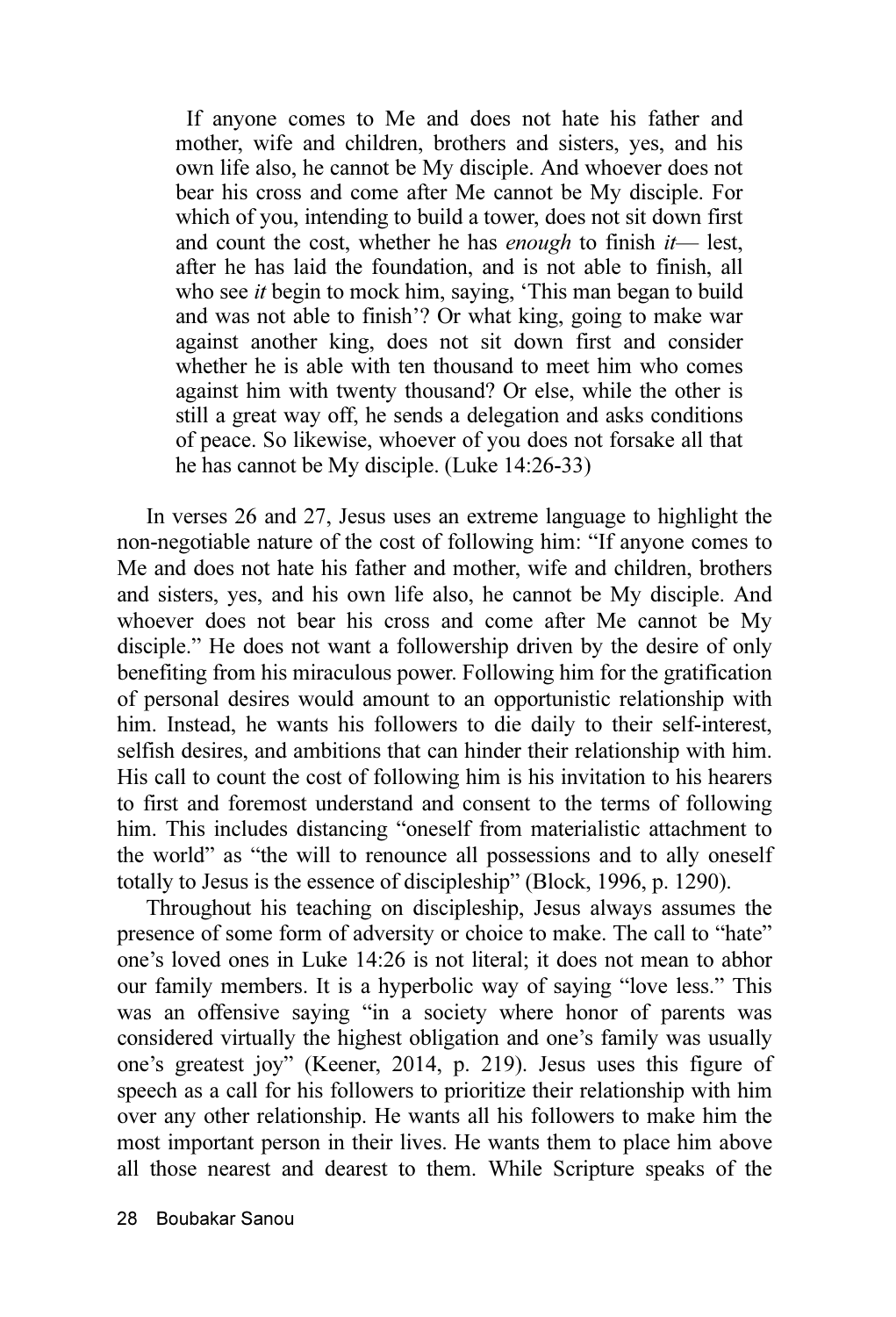necessity of fulfilling our obligations to our parents, spouses, and children (Exod 20:12; Eph 5:25), our love for God should have precedence over our love toward any other person. Jesus is calling his followers to make their relationship with him a priority over family ties. Likewise, no other human relationship in a disciple's life should be more important than the one between them and their Master. Total allegiance to Jesus is to be each disciple's first love. It is the greatness of a disciple's love for Jesus that makes any other relationship seem like hate.

In Luke 14:27, Jesus also demands of his followers a devotion that surpasses their instinct to preserve their own lives. They must prioritize their devotion to Christ over life itself. As a symbol of an unavoidable and most excruciating death, taking one's cross to follow Jesus epitomizes a commitment to the highest possible cost of being his disciple. Just as carrying a literal cross was an act of submitting to the Romans, taking one's cross to follow Jesus refers to Jesus' call for his disciples' total submission to him. It is also important to note that "although the idea of bearing one's cross signifies first and foremost the willingness to ultimately die for Christ, it would also include (by way of application) a total claim upon the disciple's allegiance and the relinquishment of all his resources for the cause of Christ" (Tanner, 2013, p. 49). Discipleship is not having Jesus at our beck and call. It is rather about transferring to Jesus the ownership of everything pertaining to us. Jesus is upfront because he does not want anyone to sign up for discipleship with him and later on be surprised by the high cost for doing so. Jesus does not want his disciples to be possessed by anything or any person but him.

Two absolutes are mentioned in connection with the cost of being Jesus' disciple in Luke 14. The first absolute is "anyone" in verse 26 and "whoever" in verse 33. This means that the cost of being his disciple applies to every individual desiring to follow him, not just a select few. The second absolute is "renouncing all" that one has (verse 33). Renouncing all for the sake of following Jesus not only means physically giving up something but also letting go emotionally of what has been physically given up so that one is in no way possessed by that thing. Jesus is essentially challenging anyone who contemplates following him "to set aside their agenda—what they thought should be done or should happen—and to get on God's agenda" (Tanner, 2013, p. 47). This emphasizes the fact that a disciple should not let anything stand in the way of their total surrender to Christ. Jesus' expectation is that every person who desires to follow him must be absolutely willing to give up at any time all relationships, all possessions, and even their own life. He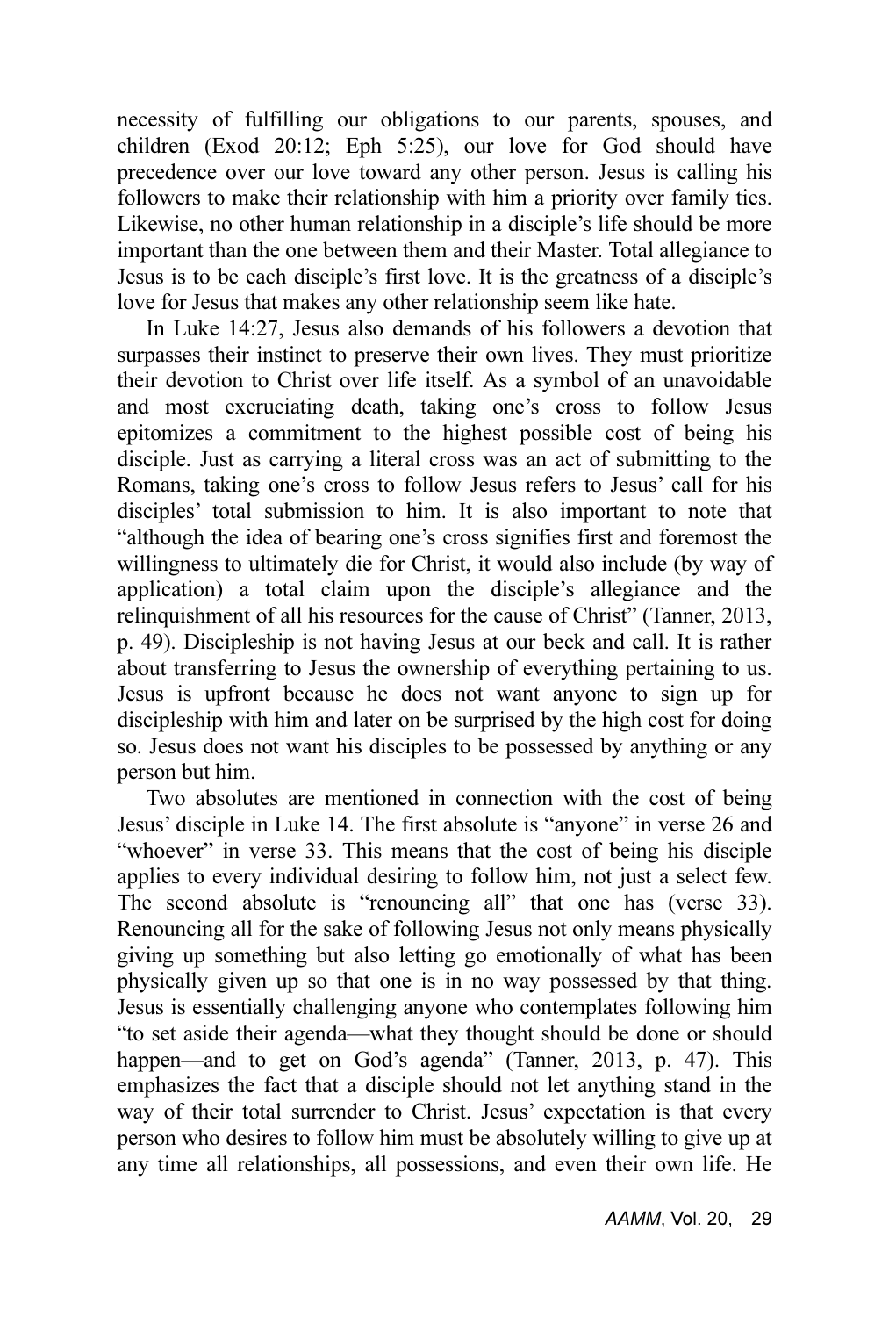requires from every individual desiring to follow him a change of attitude leading to a daily commitment to be his at any cost. This is a warning to every person desiring to be his disciple to refrain from trying to make him a means to their end. He expects them to exchange their will for his will and to fully surrender the control of their destiny to him.

In Luke 14:26-33 there is no guarantee whatsoever that disciples will be healthy and wealthy here and now as the prosperity preachers promise. Contrary to prosperity preachers who only highlight the benefits and blessings of discipleship here and now and conceal its true cost, Jesus urges any eager candidate for discipleship to first count the cost. He does not want the desire to follow him to be considered casually.

#### IV. The Reward of Being a Disciple of Jesus

Although following Jesus can be challenging and costly, there is also a reward attached to it. The Bible includes physical and material welfare in its teaching on divine blessing. For example, in Mark 10, besides the cost of following him, Jesus also makes mention of the reward of being his disciple. Jesus' teaching on material possessions, subsequent to the rich young ruler's rejection of his invitation to follow him as that meant literally distributing all his possessions to the poor, should not be interpreted to mean that riches are inherently evil or that poverty is inherently virtuous for Christians. It should also be made clear that the Bible does not teach that disposing of one's material assets is not always a condition of becoming a disciple of Jesus Christ. Material assets in themselves are not inherently evil. Jesus is simply warning against the spiritual snare of material possessions (Mark 10:17-24). This warning is not only addressed to rich people but to any who put their trust in material riches.

Alongside his promise of a reward, Jesus also mentions that even for his most faithful followers, life will not be without hardship (Mark 10:30). Jesus's teaching here also emphasizes that experiencing hardship is not necessarily a sign of ungodliness. This alerts us against the viewpoint that Christ's followers will be the most wealthy, healthy, and successful of all people according to societal norms. God is well disposed to fulfill his children's daily needs, not their wants (Matt 6:33). He made no promise that all his children will be healthy and wealthy. The ultimate reward of discipleship is redemption and eternity with God. Both of these are the result of God's grace. As a result of God's grace, Christ's followers should neither demand that God fills their lives with wealth and health as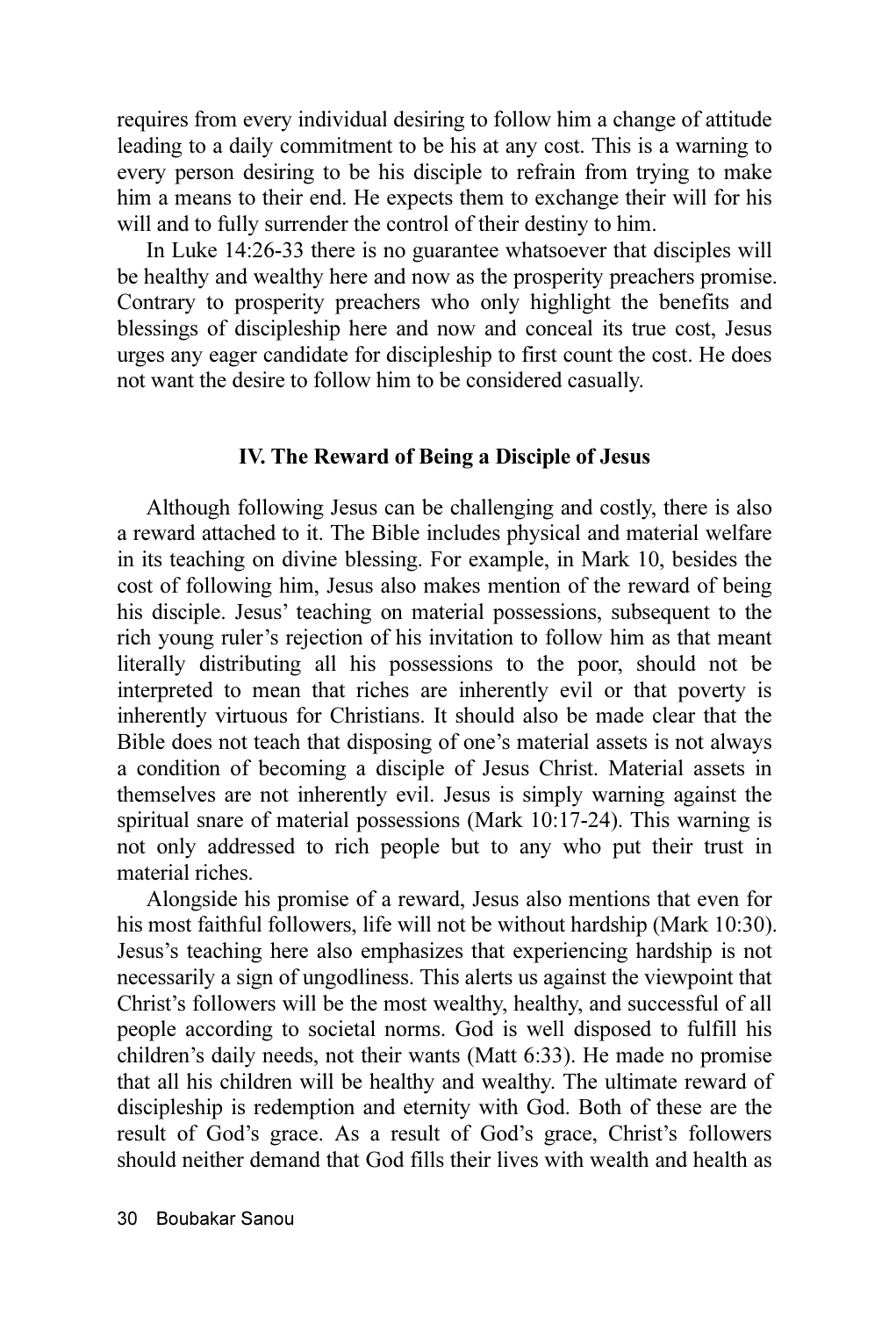if it were their right to these manifestations of divine grace, nor expect all aspects of their reward in this life. In light of eternity, it costs more not to follow Jesus.

Hebrews 11 lists many followers of Christ who "were commended for their faith, yet none of them received what had been promised, since God had planned something better for us so that only together with us would they be made perfect" (verses 39-40). In light of Luke 14:26-33, the reward of following Jesus should not be the primary motivating factor of our discipleship. Through these two parables, Jesus not only wants his followers to make him the priority in their lives, he also expects them to be ready to identify themselves with him and his suffering (Block, 1996, pp. 400–405). Christ's selfless love for fallen humanity should be enough to motivate discipleship. Jesus rebuked those who wanted to crown him king either because of the signs they saw him perform or because of temporal, material gain (John 6:25-27). From this perspective, the core message of the prosperity gospel has a devastating impact on discipleship.

#### V. Some Implications for Effective Adventist Mission

Effectively discipling converts is the core of the Great Commission. Sound biblical teaching and preaching is a primary contributor to a wholistic approach to discipleship and determinant of believers' spiritual health. As a way of drawing some implications for the Seventh-day Adventist Church's mission in the context of the rapidly growing impact of the prosperity gospel, the final section of this article argues that there should be a shift from a baptismal model of mission to a discipleship model of mission, outlines a biblical model of discipleship, and makes suggestions for an effective discipleship model in local congregations.

#### A. A Shift from a Baptismal Model of Mission to a Discipleship Model of Mission

While the Seventh-day Adventist Church is right in decrying any unbiblical belief and practice associated with the message of the prosperity gospel, in its mission and ministry, it also needs to find effective and biblically faithful ways to anchor its converts, both old and new, in biblical beliefs and practices. This is a critical process necessary to prevent believers, even those struggling with existential needs, from being drawn to the brand of Christianity promoted by the prosperity preachers.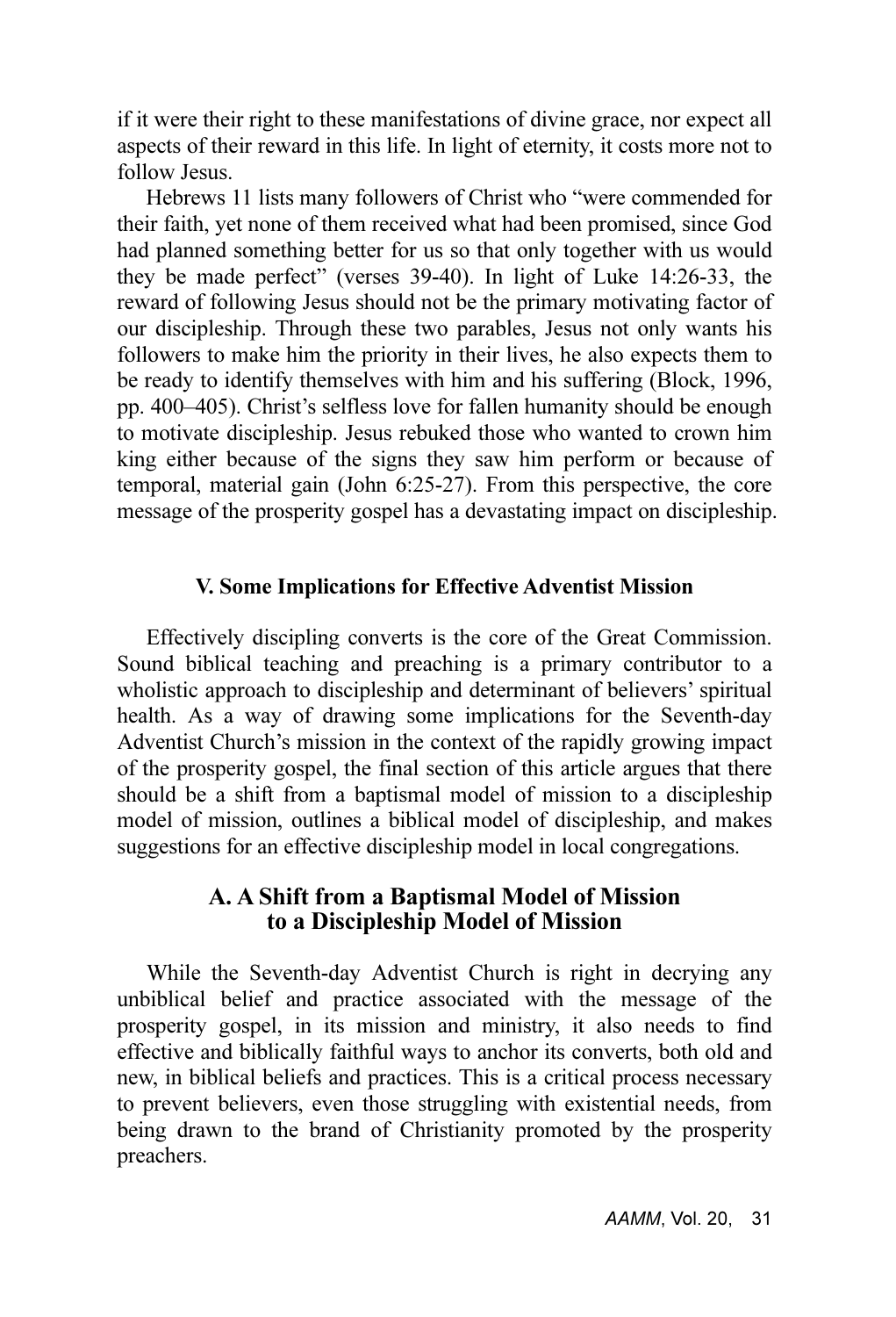Some well-meaning converts buy into the message of the prosperity gospel because of existential needs they are trying to meet. To a certain degree, this comes as the result of an inadequate discipleship process before and after their acceptance into church membership. Because of this faulty discipleship process, converts do not experience completeness in Christ that is both culturally appropriate and biblically faithful. As such, it becomes difficult for them to continue to stand firm on biblical principles even if some of their pressing needs are not met. The use of a baptismal model of mission rather than a discipleship model of mission is a contributing factor to the inadequate discipleship of converts. In the baptismal model of mission, success is seen to have been achieved upon baptism. In the discipleship model of mission, baptism is an early part of a lifelong discipleship process. In a baptismal model of mission, much discipleship is hasty and incomplete. Many of those who show interest in becoming Christians are taught and then baptized. Because there is often little or no personal follow up, the event of baptism marks the end of the discipleship process for the majority of new members. Once accepted into church membership, there is an assumption that by regularly attending weekly worship services and other programs the church organizes, new converts "will naturally know what it means to be and how they are to practically live as disciples of Jesus Christ" (Lear, 2016, p. 8). Unfortunately, the sharing of Christian principles in these kinds of events usually does not effectively address the spiritual growth needs or deep issues some of the believers might be struggling with. These events also tend to focus heavily on cognitive knowledge with the assumption that a sound and articulate presentation of the Bible will inevitably lead to transformation and right Christian living. Sadly, there is no automatic transfer from cognitive knowledge about Christian beliefs and lifestyle to the actual practice of these aspects of Christianity. Thus, a person can fully ascribe cognitively to a set of right scriptural teachings without ever having their lifestyle transformed by them (James 2:14-26). Making disciples is far more than simply presenting biblical truth no matter how crucial that truth is. The process of discipleship involves more than just doctrinal correctness in information transfer.

Because prosperity teaching cuts across denominational barriers in varying degrees, to help its members withstand the temptation to give into the prosperity gospel mindset, the Adventist Church should be wholistic in its approach to discipling its converts so that they give their unconditional allegiance to Christ. Wholistic Christian witness and discipleship are associated with the truth, allegiance, and power dimensions of the gospel. Each of these three dimensions has its specific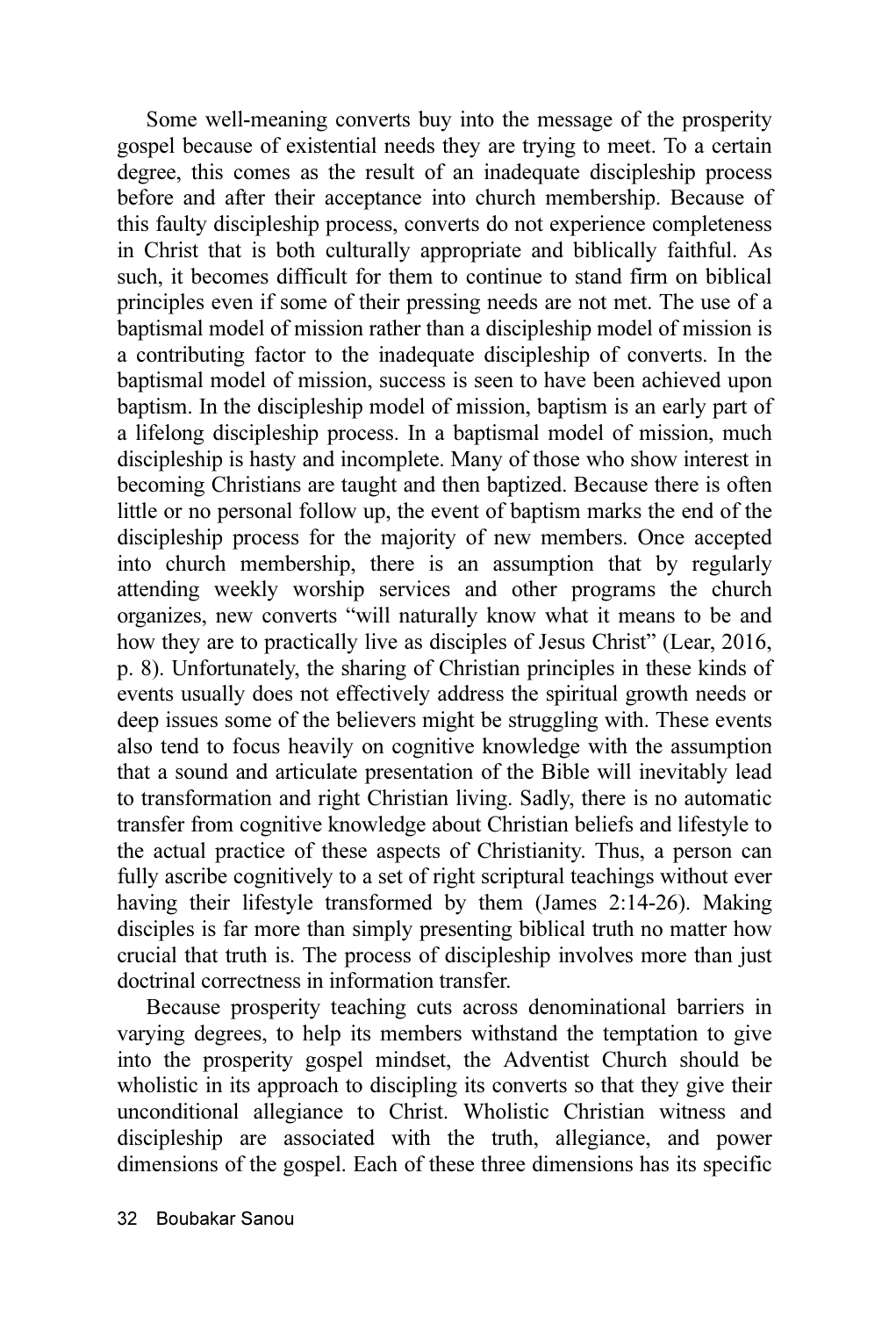concern in helping converts grow in their relationship with Christ in order to remain faithful to him no matter the context and the cost (Kraft, 2009, pp. 445–450; Hiebert, 2009, pp. 407–414; Wagner, 1988, pp. 43– 56; Wimber and Springer, 1985; Tippett, 1971; Love, 1996, pp. 193–195).

The focus of the truth dimension is to counter ignorance and error in order to bring people to a correct understanding about Jesus Christ and what it means to be his disciples. The attention of the allegiance dimension is to bring people to undivided commitment and growing obedience to Christ. The power dimension, sometimes referred to as spiritual warfare or cosmic conflict, is concerned with releasing people from Satan's captivity through Christ's power and victory over evil forces and bringing them to allegiance to Jesus Christ (cf. Luke 4:33-35, 39, 5:13-15, 6:6-10, 18-19) (General Conference of Seventh-day Adventist Church, 2018, pp. 151-163; Kraft, 2009, p. 446).

Although each of these three dimensions of discipleship has its specific concern, all three need to be interrelated for wholistic spiritual growth. It should be emphasized here that though prominent in Scripture, truth is never an end in and of itself. It is always balanced by a concern for an intimate relationship with God and his power (Mark 10:17-27). The same is true when it comes to spiritual power; it is always balanced by a concern for a relationship with God and his truth (Luke 10:15-20). Any approach to ministry that promotes only one of these three dimensions of the gospel without giving sufficient consideration to the other two dimensions is not biblically balanced.

#### B. A Biblical Model of Discipleship

In the face of the reality about the current state of discipleship and the strong influence of the prosperity gospel, it is important to think about ways to reshape the practice of discipleship as intended by Jesus in the Great Commission. Before suggesting useful steps toward developing a scripture-shaped discipleship model, I will draw some biblical discipleship principles from 1 Thess 2:7-13. This text compares discipleship to a process of spiritual parenting. Paul uses the parent-child metaphor to describe principles of discipleship by referring to familiar things of life, which both the direct recipients and the wider readership of his epistle were conversant with (Burke, 2003, pp. 130–135; Thiselton, 2011, pp. 51, 52, 66, 67; Weiman, 2014). This parent-child metaphor is still a powerful means of impressing on people's minds important spiritual principles about Christian discipleship. The approach to discipleship outlined in 1 Thess 2:7-13 can help achieve four things: (1) a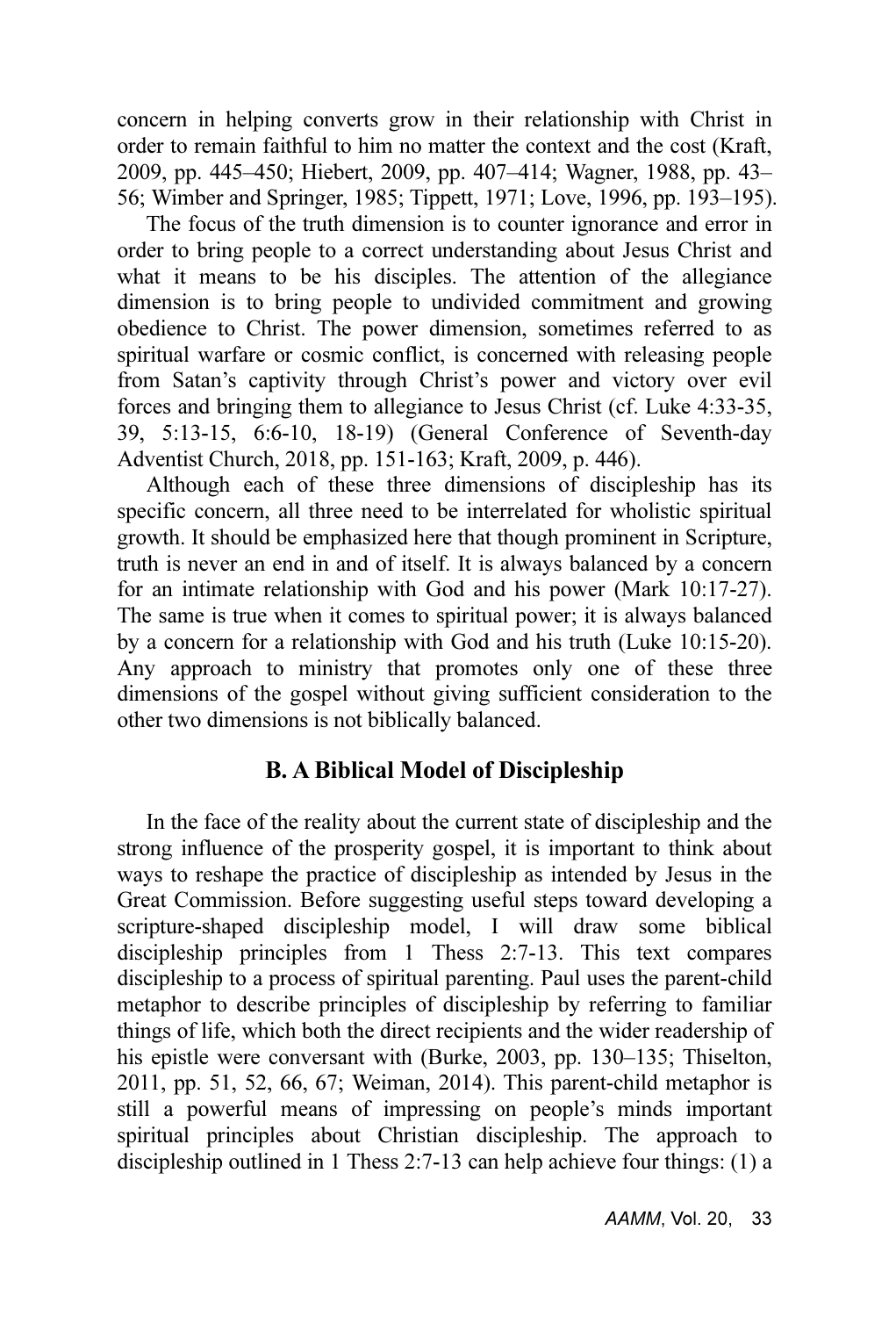long-term commitment to the spiritual welfare and growth of believers; (2) modeling a spiritual walk with God to new converts; (3) personal attention to believers' spiritual growth needs; and (4) the teaching of biblical truth.

1. Long-term Commitment to the Spiritual Welfare and Growth of **Believers** 

"Just as a nursing mother cares for her children, so we cared for you" (1 Thess 2:7, 8, emphasis added). The process of discipleship requires the investment of quality time in those being discipled. Paul and his missionary team cared for the believers in the congregations they established as a responsible mother would care for her children by intentionally committing themselves to their spiritual growth and welfare. This would have involved tenderly and patiently teaching the Thessalonians to walk with God. Their long-term commitment to the welfare of the believers at Thessalonica echoes Jesus' long-term concern for the growth of his early disciples. Before ascending to heaven after three and a half years with them, he assured his disciples of his continuing care with these words, "Let not your heart be troubled; you believe in God, believe also in Me. . . . I will pray the Father, and He will give you another Helper, that He may abide with you forever—the Spirit of truth, whom the world cannot receive, because it neither sees Him nor knows Him; but you know Him, for He dwells with you and will be in you. I will not leave you orphans; I will come to you" (John 14:1, 16-18). An important implication of these two examples is that it takes time and personal attention to make disciples.

#### 2. Modeling a Spiritual Walk with God

"Surely you remember, brothers and sisters, our toil and hardship; we worked night and day in order not to be a burden to anyone while we preached the gospel of God to you. You are witnesses, and so is God, of how holy, righteous and blameless we were among you who believed" (1) Thess 2: 9, 10, emphasis added). Paul's missionary team strove to be role models to the new believers through their shared life with them. If Hampton Keathley's perspective on discipleship is correct, about 90 percent of what a disciple learns or applies is caught from the discipler's life rather than from his/her teaching. As a result, he argues that "we should place our emphasis on being a friend and let people see how we deal with things, how we study, how we pray, how we love, etc. We don't want to just give him all the facts. We need to allow him to see how we work through various issues and help him work through the issues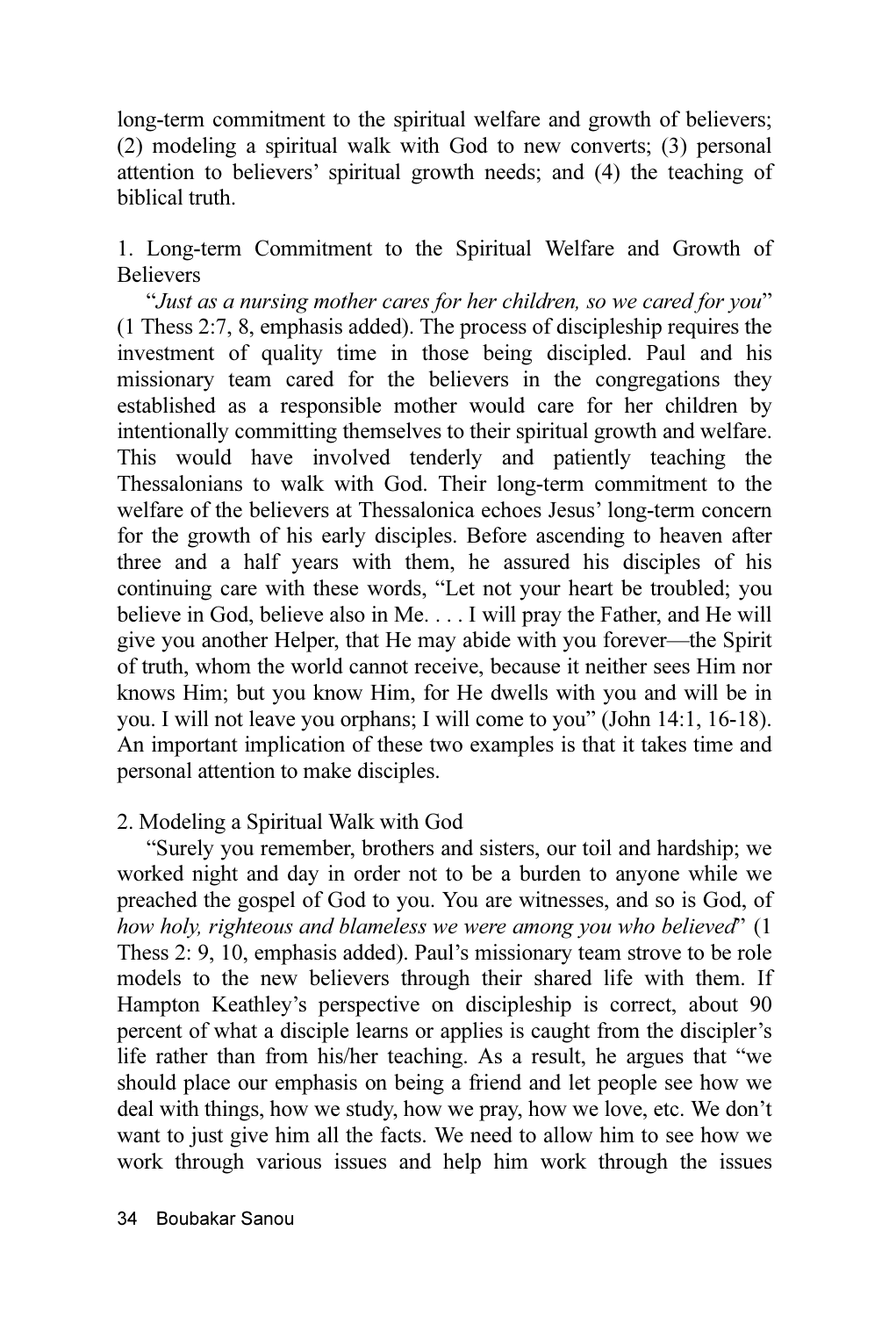himself" (2013, para. 26). Without any doubt, this was what happened in Jesus' discipling ministry of the Twelve and his other early followers who so faithfully imitated him such that those who had observed them found no other way to call them but Christians (Acts 11:26).

Following Jesus' example, mature Christians are called to be pacesetters, positively influencing new believers in their spiritual growth. Paul's understanding of this principle of Christian growth led him to ask the Corinthian believers to imitate him just as he himself imitated Christ (1 Cor 11:1). He later challenged Timothy to "be an example to the believers in word, in conduct, in love, in spirit, in faith, in purity" (1 Tim 4:12). This is a challenge to all mature Christians and church leaders to keep on growing in their relationship with Christ so that they can manifest godly character worthy of being imitated.

3. Personal Attention to Believers' Spiritual Needs

"For you know that we *dealt with each of you* as a father deals with his own children, encouraging, comforting and urging you to live lives worthy of God, who calls you into his kingdom and glory" (1 Thess 2:11, 12, emphasis added). Paul's team gave believers individual attention and instruction as a father would do to his children with the intention to help each of them with their unique needs. They understood that each believer's uniqueness meant individual attention.

Hampton Keathley illustrates the need for personal attention to believers as follows:

When we bring a newborn home from the hospital, we don't just put down the infant and say, "Welcome to the family, Johnny. Make yourself at home. The towels are in the hall closet upstairs, the pantry is right here, the can opener is in this drawer. No crying after 10 p.m. If you have any questions, there are lots of people in the family who would love to help you so don't be afraid to ask."

You laugh and say that is ridiculous, but that is what usually happens to new Christians. Someone gets saved and starts going to church but never gets much personal attention. We devote 18 years to raising our children, but don't even spend six months helping a new Christian get started in understanding the spiritual world. As a result, many people have been Christians for many years, but have not grown very much. Hebrew 5:12 refers to this phenomenon. So, new believers need someone to give them guidance and help them grow. Like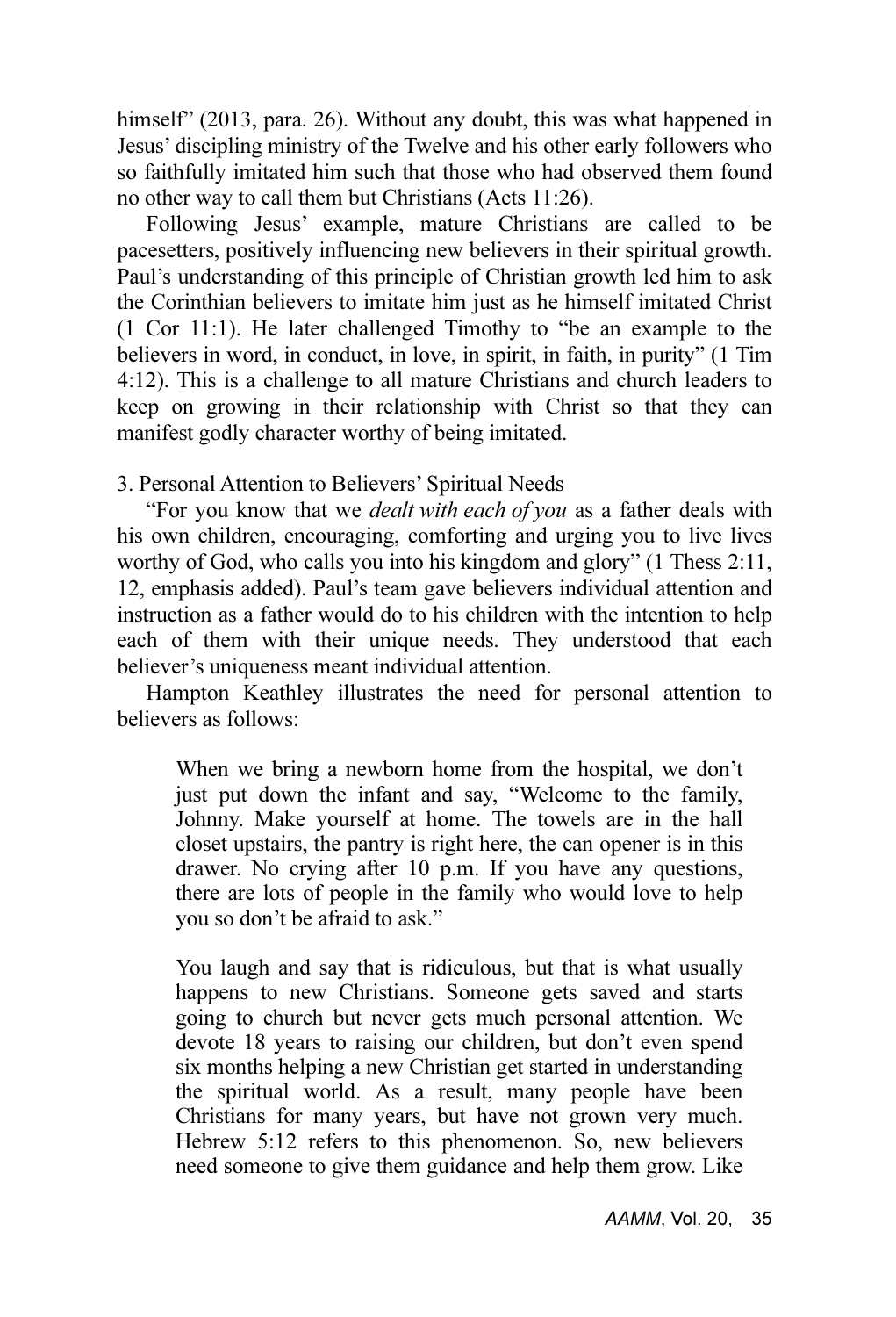a newborn, they need some personal attention. (2013, para. 10– 11)

Keathley's illustration highlights the fact that discipling converts is costly in terms of personal and time investment since it requires that each of them be given personal attention in such a way that their unique growth needs are understood and adequately addressed. Jesus' three-anda-half year, day-and-night investment in his disciples proves that there is no alternative to person-centered growth as a means of helping others mature as disciples of Christ. Disciple-making is not an event limited to a two-to-three-week evangelistic series or something that is taken care of in a formal teaching setting (e.g., baptismal class). Since the call to "make disciples" (*mathēteusate*) in Matt 28:19 is essentially a call to duplicate one's self, mentorship is inseparable from discipleship. A spiritual mentor is someone who is committed to a healthy spiritual relationship with another person for the purpose of mutual accountability and growth in Jesus Christ. This type of spiritual relationship between a mentor and a mentee can help keep both of them on track as they become accountable to one another.

#### 4. The Teaching of Biblical Truth

"And we also thank God continually because, when you received the word of God, which you heard from us, you accepted it not as a human word, but as it actually is, the word of God, which is indeed at work in you who believe" (1 Thess 2:13). Conforming themselves to the command of Matt 28:19-20, Paul and his companions made the Word of God an essential element of the Thessalonians' discipleship process. They taught biblical truth using illustrations and metaphors their hearers were familiar with (2 Tim 2:3-5). This not only helped their hearers relate to their teaching but also to easily remember them.

First Thessalonians 2:7-13 clearly shows that although the teaching of biblical truth was essential, it was not the sole component of Paul's missionary team's discipleship strategy. While the teaching of biblical truth is an essential component of discipleship because a convert cannot fully mature spiritually without understanding biblical principles, it must also be acknowledged that a convert may have considerable biblical knowledge and yet remain spiritually immature. For this reason, the teaching of biblical truth must always be balanced with other components of biblical discipleship such as an intentional commitment to the spiritual growth and welfare of new believers, a modeling of a spiritual walk with God, and personal attention to each believer's spiritual welfare and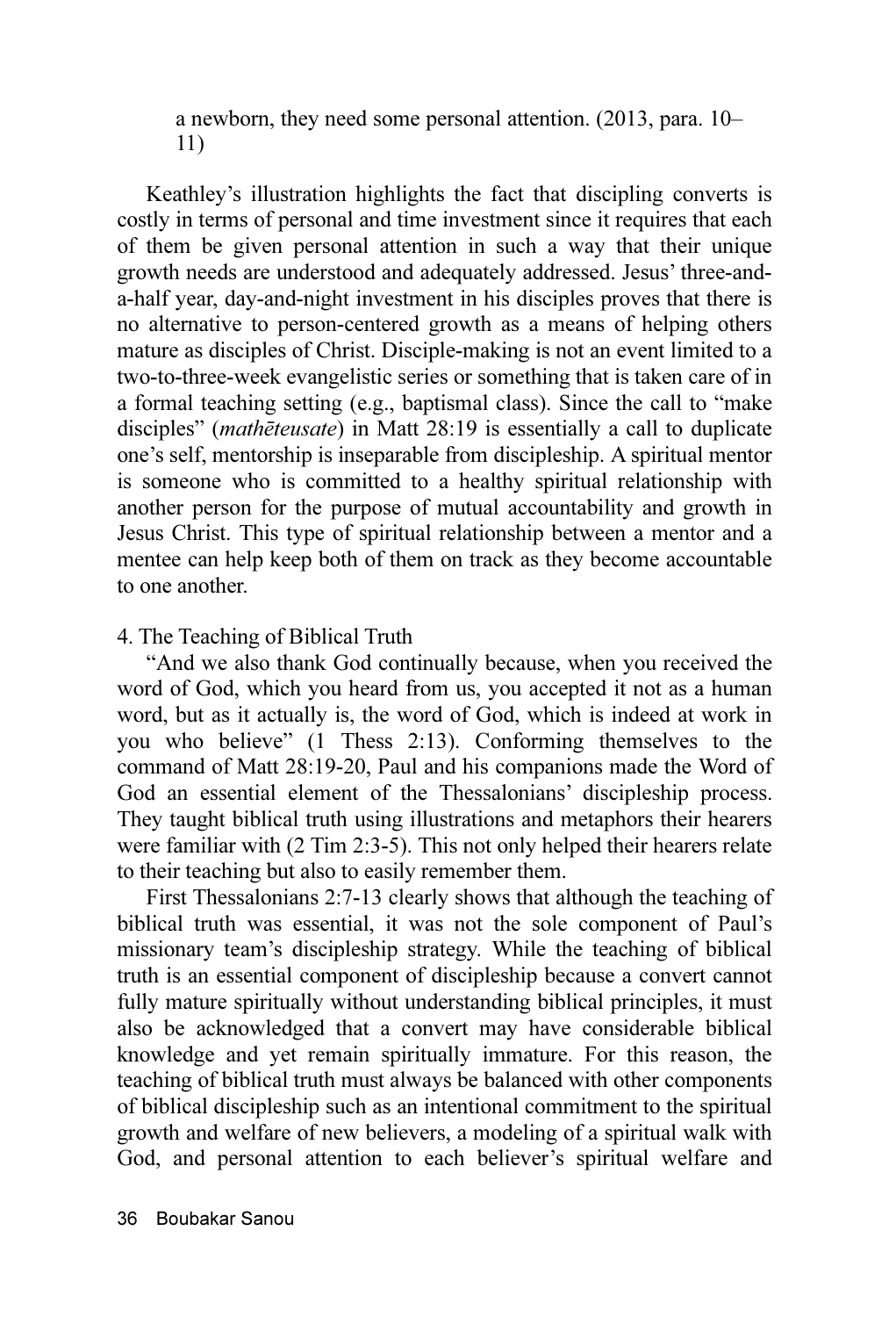growth needs. Congregational and small group teaching and personal attention to the believers are needed to encourage them along the road to their Christian maturity. Just as a baby needs an additional amount of attention, new converts also need someone to provide them with attention and guidance in the maturation process.

#### C. Towards A Wholistic Approach to Discipleship

Below are ten suggestions for developing an effective discipleship model in local congregations that takes into consideration the essential components of discipleship. These suggestions are like ingredients that different master chefs would use to produce different but top quality dishes.

1. Develop an Equipping Model of Ministry

Scripture does not support the view that only the paid ministry professionals should do the work of ministry while the rest of the church membership merely warms the pews and waits to be fed. Because both groups make up the church, they are called to minister according to their spiritual giftedness. From the perspective of the New Testament, every believer is equipped by the Holy Spirit to minister for other believers' edification in the body of Christ. First Peter 2:9, 10 and Rev 1:5, 6 are two important texts that helped shape the New Testament perspective on the priesthood of all believers. Peter points out that it is the entire church membership that is now called, commissioned, and empowered to perform the task of priests. For John, the eligibility in this new priestly order is no longer determined by gender, ethnicity, or position in the church, but exclusively determined by faith in Christ's sacrifice on the cross.

One way God has equipped every believer for his or her priestly ministry is through spiritual gifts. The fact that each believer has received at least one gift from the Holy Spirit (1 Peter 4:10) is an indication that each member of the body of Christ has a ministry to perform. An expectation from those in pastoral leadership is to resist the temptation of monopolizing ministry. Instead of doing all the work of ministry themselves, for whatever reasons, pastors and other official church leaders must be faithful to their calling "for the equipping of the saints for the work of ministry, for the edifying of the body of Christ" (Eph 4:12).

This equipping of believers for the work of ministry starts by helping them discover their spiritual gifts. However, the process of spiritual gifts discovery should not stop with merely naming and defining believers'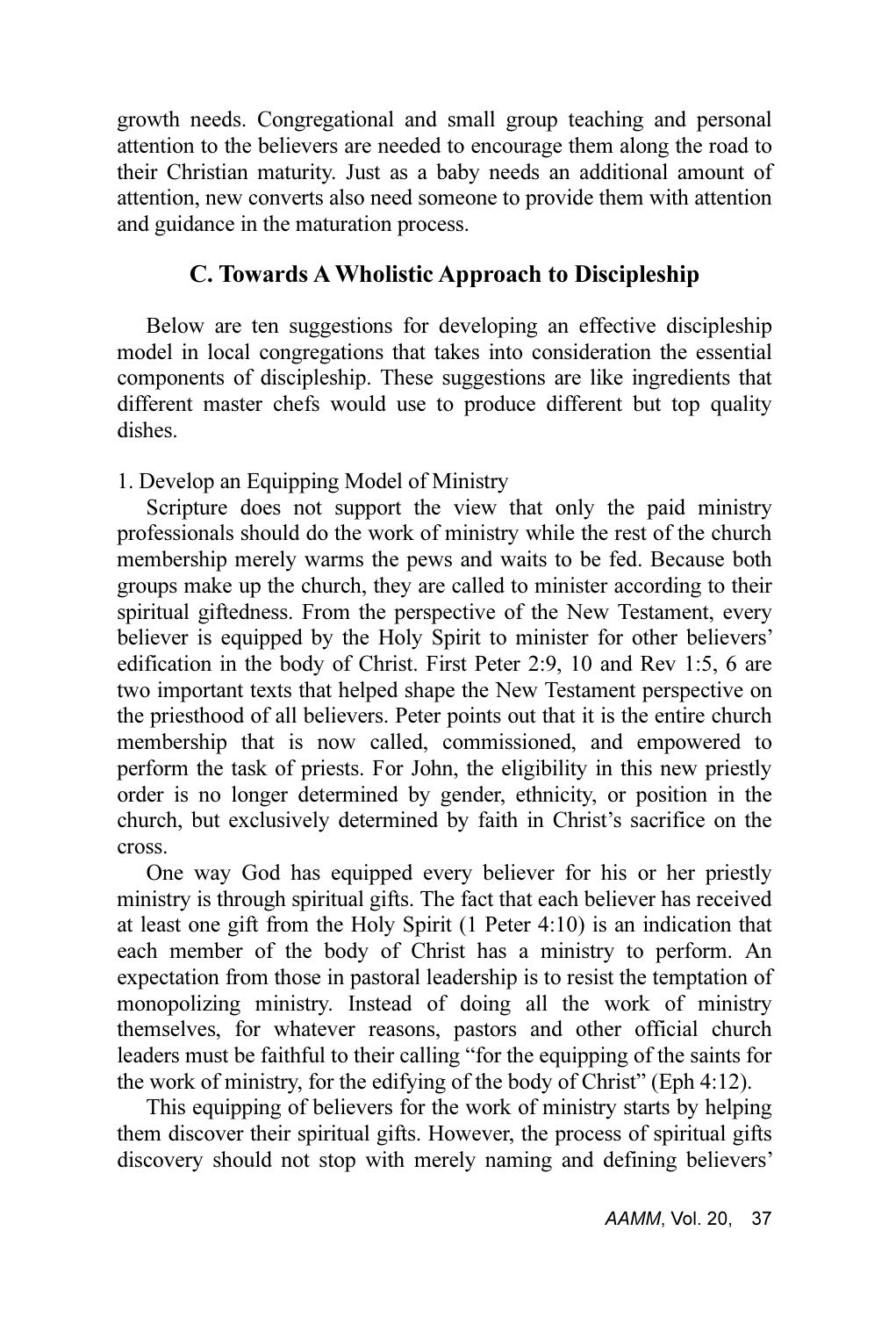gifts. They should be coached on how to effectively use them. Believers' awareness of their spiritual gifts can contribute to the establishment of gift-based ministries in the church (Dick and Miller, 2003, p. 29). Placing believers in their area of giftedness is vitally important for effective ministry in the local church. If they do not have a passion for the area in which they serve, they will see their responsibilities as burdensome rather than joyful. Gift-based ministries can fulfill a twofold function: (a) help each believer become an active participant in the body of Christ and (b) pay personal attention to spiritual growth factors unique to each believer in the body of Christ.

#### 2. Prioritize a Personal Commitment to Developing a Growing Relationship with God over Participation in Church Programs

Although involvement in church programs may influence spiritual behaviors, only God can transform the human heart. The goal of any approach to discipleship should not be to keep church members busy by a plethora of activities, but rather to help them embark on a quest for a growing relationship with Christ (John 15:1-8). Also, the weekly worship gatherings should not be the main focus of discipleship. Discipleship is not pulpit-centric. Dallas Willard rightly observes that "one of the greatest contemporary barriers to meaningful spiritual formation into Christlikeness is overconfidence in the spiritual efficacy of 'regular church services.' They are vital, they are not enough, it is that simple" (Willard, 2002, p. 250). To be effective, the impact of worship services and other church programs needs to be designed in such a way that they address believers' spiritual needs, challenging them and suggesting to them practical ways and tools to take the next step in their spiritual journey.

3. Do Not Make Numbers or Regular Church Attendance the Only Standard for Measuring Success in Discipling Others

Membership and church attendance are not sufficient measures as to whether or not people are becoming more like Christ in their spiritual journey. The health of a church "is not just about the numbers. It's about the movement of people toward Christ, toward deep love for God and genuine love for others" (Hawkins and Parkinson, 2007, p. 8). Bigger is not always better. Quality should be preferred to quantity alone. Our motivation should be to see hearts grow and not to simply see numbers grow. In discipling others, the "How many?" and "Where are they spiritually?" questions need to be addressed together. While the "How many?" question helps evaluate the statistical impact of an activity, it is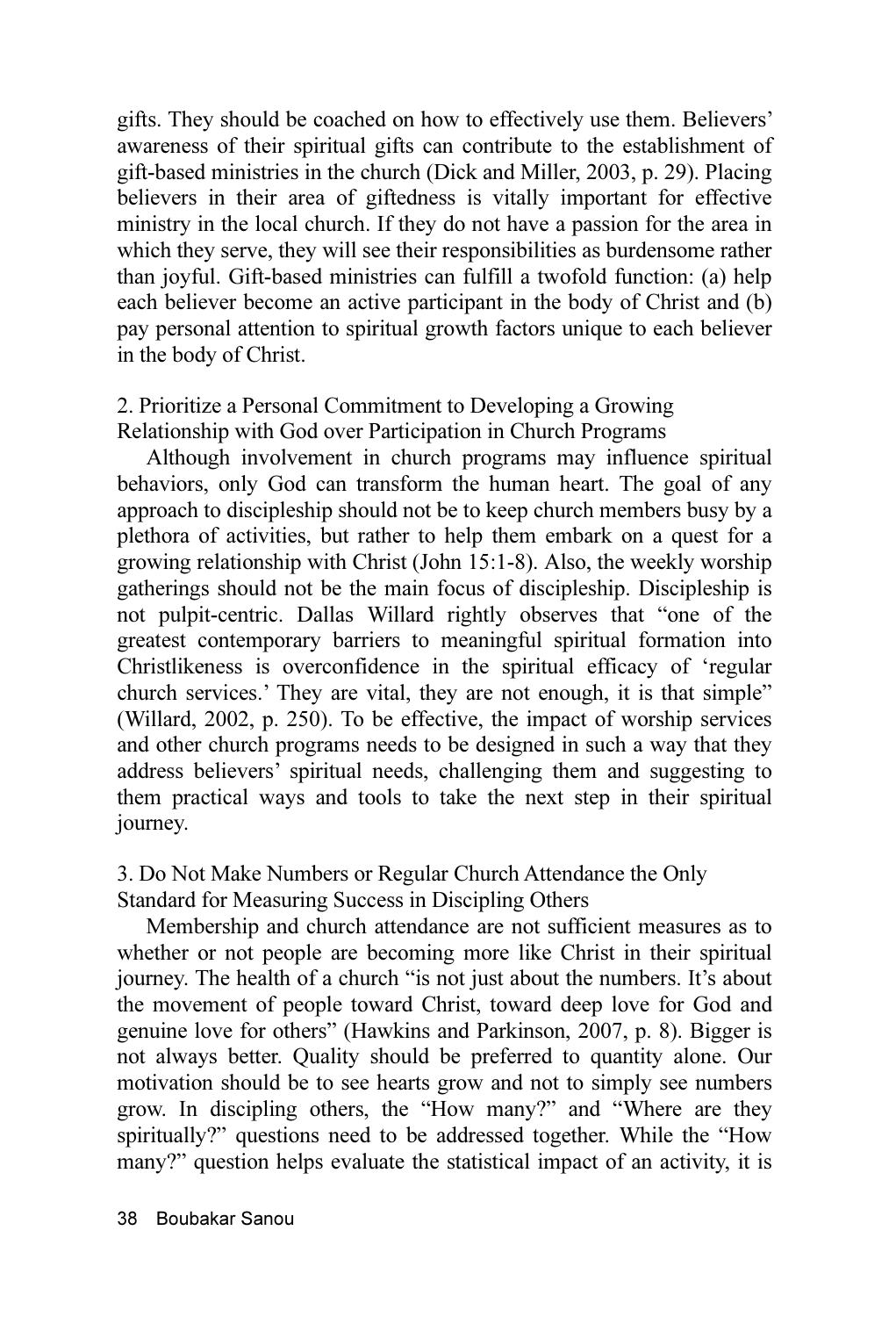the "Where are they spiritually?" that will help measure the spiritual impact of that same activity. In discipleship, numerical and spiritual growth should not be seen as two separate agendas. Both belong to the same agenda. It is this misunderstanding of the correlation between evangelism and discipleship that "has given rise to churches that produce large numbers of converts with little depth, converts who could hardly be called disciples of Jesus Christ. . . . Conversely, there are also many churches that emphasize great teaching and theological depth but fail to see God use them to bring very many, if any, new believers to faith in Christ" (Rainer, 2016, pp. 11, 12). A biblically-faithful approach to discipleship seeks to find a balance between attracting numbers and at the same time helping those numbers grow to maturity in Christ.

#### 4. Balance Any Seeker-Sensitive Approach to Discipleship with a Concern for the Overall Spiritual Growth of the Congregation

Well-established believers as well as religious explorers need to be comprehensibly taught all that Jesus commanded (Matt 28:19) and not primarily what they want to hear or what they feel good about. This is important because whenever the primary energies of a congregation are spent on well-crafted program productions solely focused on meeting the needs of people who are still exploring what they believe about Jesus and Christianity, then only secondary energies are left to help both those seekers and the other congregants grow in their spiritual journey. Sometimes it becomes very challenging to help the religious explorers who are used to big event gatherings to find God in other "less significant" gatherings if the church programs somehow already communicated to them that God is found and experienced only through sophisticated weekly programs (Sparks et. al., 2014, p. 78).

#### 5. Approach Discipleship as a Life-Long Process

Being a disciple of Christ is a lifelong journey, not an event in time. It is about "becoming a disciple rather than having been made a disciple" (Hull, 2006, p. 35; italics in the original). As a process of becoming Christlike, "discipleship isn't a program or event; it's a way of life. It's not for a limited time, but for our whole life. Discipleship isn't for beginners alone; it's for all believers for every day of their life" (Hull, 2006, p. 24). Since "the path to spiritual maturity is not correlated to age" (Hawkins and Parkinson, 2007, p. 33), every church member needs to be constantly challenged to grow in their love for God and other people. The fact that the role of the church in helping nurture a growing relationship with Christ decreases as people move along the later stages of the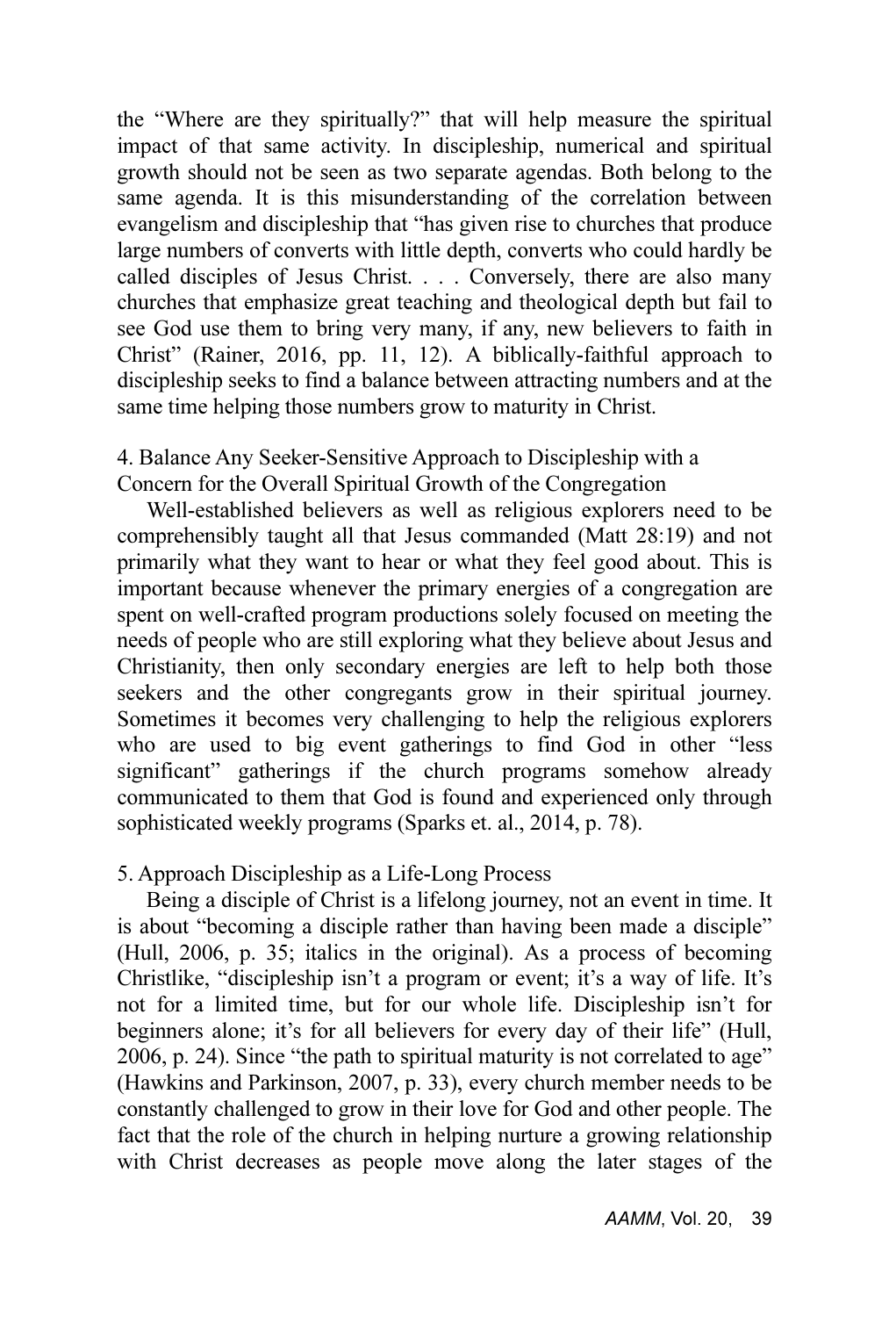spiritual continuum should not lead to a congregation's total disengagement in the spiritual welfare of those along those stages (Hawkins and Parkinson, 2007, p. 42). Adequate attention and resources should be available to congregants at every stage of their spiritual journey to help them continue growing in Christ.

6. Make Mentoring an Essential Component of the Process of **Discipleship** 

Beside the formal teaching settings, spiritual mentors should be available to share their spiritual journey and experiences (both positive and negative) with new converts. I once invited a renowned Adventist preacher to share her spiritual journey with a group of students I had mentored. She explained to us that throughout her life she always sought to be happy. Before she became Adventist, she searched for happiness through wrong means–to no avail. When she was converted and later became a pastor, she unsuccessfully sought happiness in the applause and approval of other people. One day, she finally found the answer to her quest in the following statement: "God made man perfectly holy and happy" (White, 1999, p. 9; emphasis added). It was only then that she understood that true happiness is only found in fully surrendering one's life with its past mistakes to God. My students really appreciated our guest being vulnerable in sharing her life experience with them. They understood that she did not get where she is currently in her spiritual journey at a click of a button. They also understood that they are not the only ones struggling in their spiritual journey. As a result of this open conversation with our guest, we all resolved not to let our past mistakes determine who we become in life. Rather, we need to daily open our heart to the transforming power of the Holy Spirit.

7. Motivate Believers to Invest in Intentional Spiritual Growth Practices

In 1 Cor 9:24-25, Paul uses the disciplined training of an athlete as an image for Christian living. Just as record-winning athletes are disciplined in their training, he encourages believers to be more so since the prize they have in view is eternal. The correct understanding of this training in the process of spiritual growth is rightly captured by Dallas Willard when he states that "grace is opposed to earning, but is not opposed to effort" (2006, p. 61). This diligent training for spiritual maturity can be enhanced by giving due consideration to the practice of spiritual disciplines. Spiritual disciplines refer to deliberate self-imposed spiritual habits for the purpose of nurturing spiritual health, thus fostering spiritual growth and maturity. They constitute concrete expressions of our decision to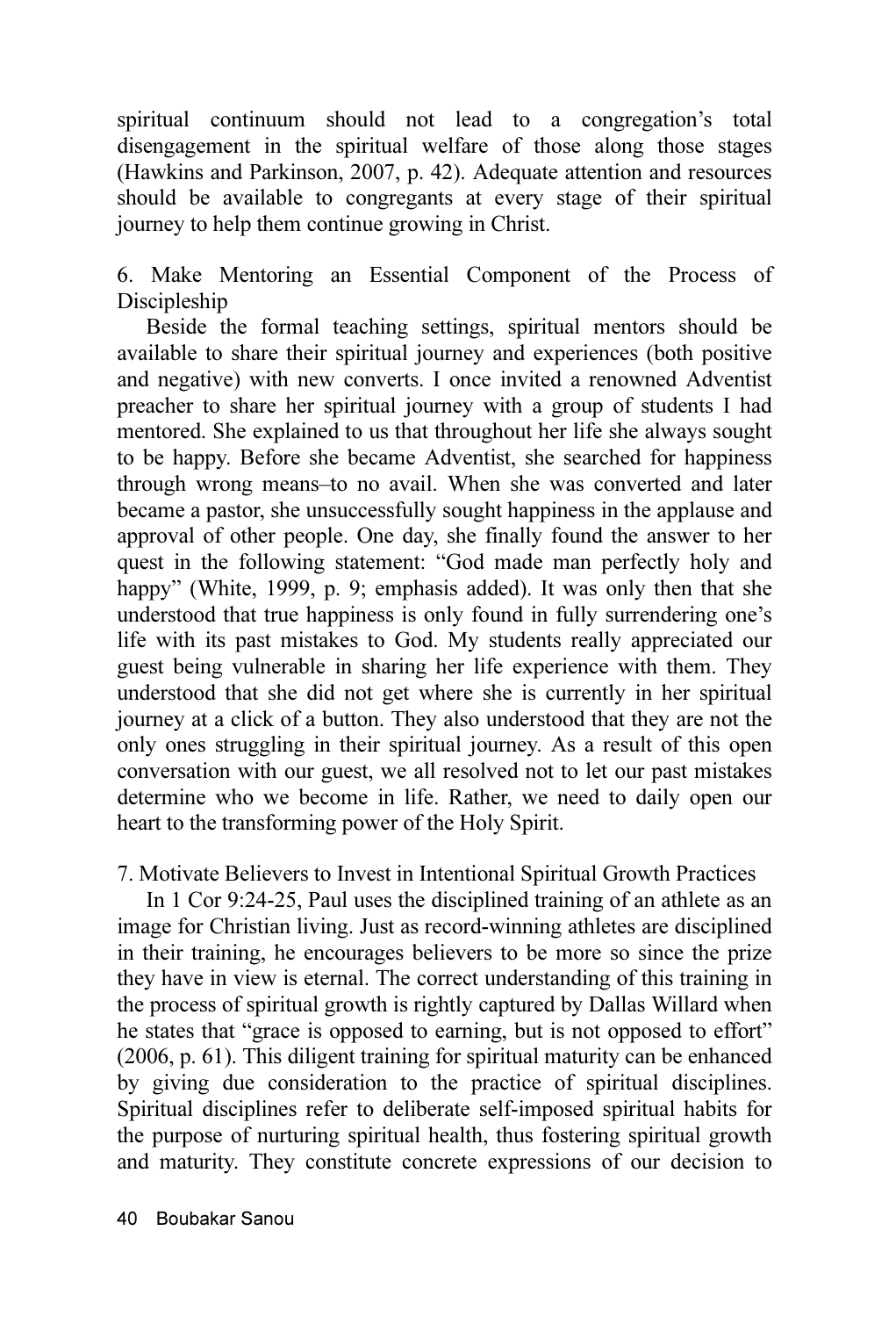place ourselves before God for him to change us into his likeness (see Calhoun, 2015; Whitney, 2014; Dybdahl, 2008). Spiritual disciplines help us check our spiritual life for toxins (Groeschel, 2012). Examples of spiritual disciplines include the study, memorizing, and meditation on Scripture, journaling, prayer, fasting, service, etc. A word of caution about the practice of spiritual disciplines is that it does not automatically result in spiritual growth, especially if they are practiced for selfglorification (Luke 18:9-14). By opening our eyes, our hearts, and our minds to the cleansing power of God's Spirit and truth, spiritual disciplines place us before God where genuine transformation can only take place.

#### 8. Approach Mission as Disciples Making Other Disciples

By commanding his disciples to "make disciples of all nations" (Matt 28:19), Jesus was basically telling them "to make more of what they are themselves" (Wilkins, 1988, p. 162). The primary focus of a congregation should not be on what happens at its facilities. Although we find the "Come and See" method of evangelism in the New Testament (John 1:39), the church was mostly expected to go out, mingle with people, and sow the seeds of the gospel. The emphasis on "come and see" puts the responsibility on individuals to come and hear the gospel rather than on the church to take the gospel to them (Hirsch, 2006, p. 275). "When Jesus delivered the Great Commission, he revealed God's plan for his church as well as for individual disciples. He charged the church to go to the world, because the world has no reason to go to church" (Hull, 2006, p. 254). According to the parable of the lost sheep, it is the church, not the unchurched, who are supposed to be the "seekers" (Luke 15:1-7). As such, "we are not to wait for souls to come to us; we must seek them out where they are [because] there are multitudes who will never be reached by the gospel unless it is carried to them" (White, 1900, p. 229).

9. Local Congregations Should Become Genuinely Welcoming and Loving Congregations

People were irresistibly drawn to Jesus because of the unselfish love and concern with which he treated them. In the same way, sincere and loving Christian communities can become fertile ground where people grow in their relationship with Christ. As young adults account for the majority of urban congregations, hospitality, authenticity, and vulnerability should be among a local congregation's key values (Lear, 2016, p. 14). Since "the strongest argument in favor of the gospel is a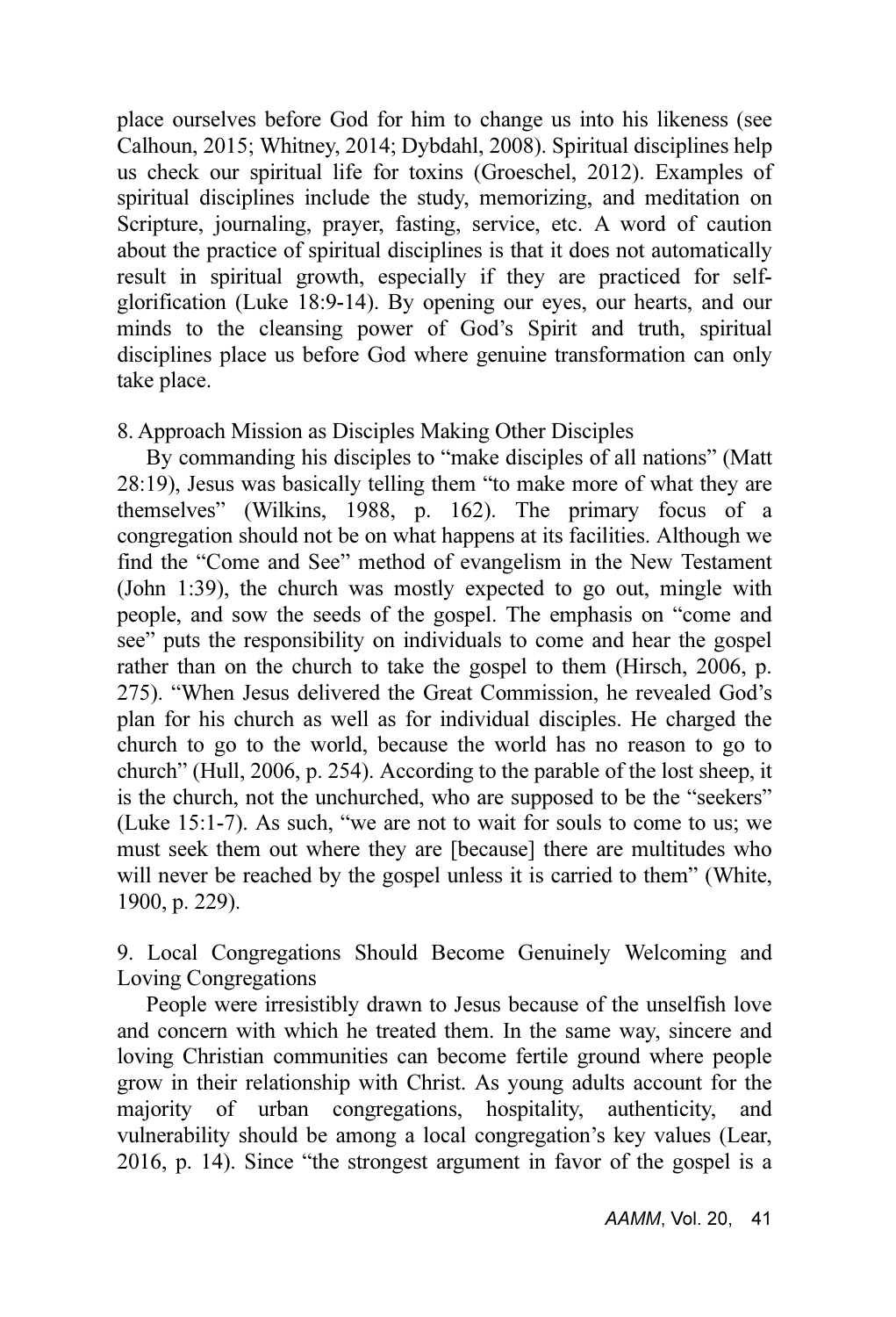loving and lovable Christian" (White, 1909, p. 470), it is right to say that it is believers rather than programs that are the most effective bridges to Christ. As a loving community, the church becomes not only a true reflection of Jesus Christ but also an answer to Christ's prayer for unity among his followers (John 17:11, 20-23). While life has become so politicized around ethnic, racial, and national identities, the church, through genuine and loving relationships between its members, is able to irrefutably show our fragmented world that "a community of diverse persons can live in reconciled relationship with one another because they live in reconciled relationship with God" (van Gelder, 2000, p. 109).

#### 10. Effectively Respond to Community Needs

A biblical perspective on discipleship indicates that ministry success also relates to the positive impact believers have on the larger community they live in. From that perspective, Christ's model of discipleship as expressed by Ellen White should be adopted by local congregations: "The Saviour mingled with men as one who desired their good. He showed His sympathy for them, ministered to their needs, and won their confidence. Then He bade them, 'Follow Me'" (1909, p. 143). Just as Jesus was incarnational in his ministry, so should we. We can be confident that such an approach "will not, cannot, be without fruit" (White, 1909, p. 144).

#### VI. Conclusion

With the current state of discipleship and the widening and attractive influence of the prosperity gospel, the Seventh-day Adventist Church in its mission and ministry can no longer afford to rely on its churchcentered programs and public evangelistic series as its main means of growing disciples. Programs do not disciple people; people disciple people. Becoming authentic communities who create intentional spaces where believers of all ages and stages in their faith journey can effectively and meaningfully connect with one another and with God, grow spiritually, and reach out to the world around them is of vital importance in a biblically faithful approach to discipleship. With the imperative of the Great Commission, congregations need to objectively do their own discipleship reality assessment in light of Jesus' example and command. A thoughtful assessment of the gap between Jesus' intention and current practices will help them make necessary adjustments to their approach to discipleship.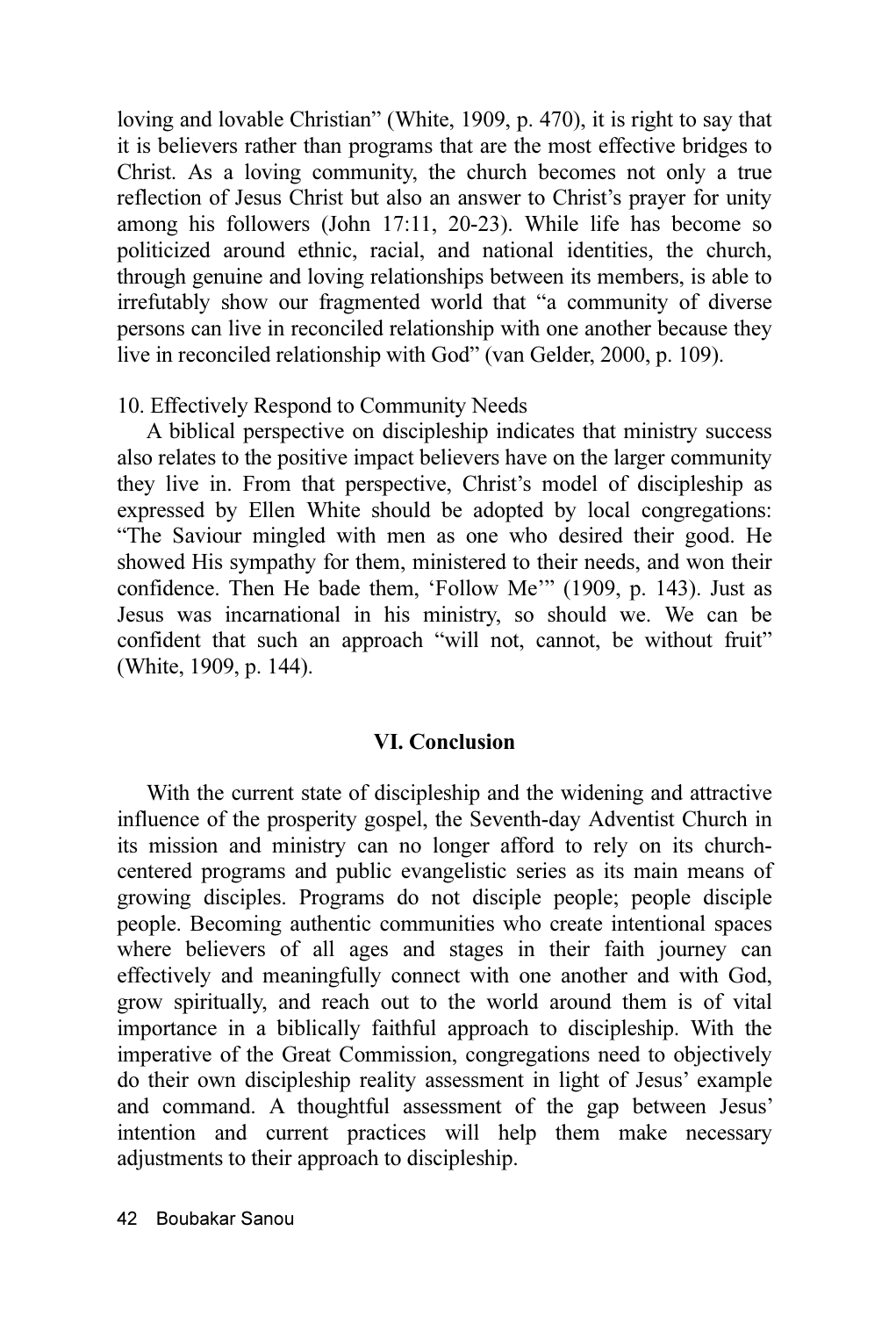#### Reference

- Adamo, T. (2001). *Explorations in African Biblical Studies*. Eugene, OR: Wipf & Stock Publishers.
- Lausanne Theology Working Group. (2010). A Statement on the Prosperity Gospel. Retrieved from https://www.lausanne.org /content/a-statement-on-the-prosperity-gospel
- Agana, Wilfred Asampambila. (2016). Succeed Here and in Eternity: The Prosperity Gospel in Ghana. Bern, Swiss: Peter Lang.
- Akrong, Abraham. (2007). A Phenomenology of Witchcraft in Ghana. In Gerrie ter Haar(Ed.), Imagining Witchcraft: Witchcraft Beliefs and Accusations in Contemporary Africa. Asmara, Eritrea: Africa World Press.
- Asamoah-Gyadu, Kwabena J. (2015). Witchcraft Accusations and Christianity in Africa. International Bulletin of Missionary Research, 39(1), 23–27.
- Barna and The Navigators. (2015). The State of Discipleship. Colorado Springs, CO: NavPress.
- Barna, George. (2001). Growing True Disciples: New Strategies for Producing Genuine Followers of Christ. Colorado Springs, CO: WaterBrook Press.
- Block, Darrell L. (1996). Luke, The NIV Application Commentary. Grand Rapids, MI: Zondervan.
- Block, Darrell L. (1996). Luke 9:51–24:53. Baker Exegetical Commentary On The New Testament. Grand Rapids, MI: Baker Academic.
- Blomberg, Craig L. (1992). Matthew. In Craig L. Blomberg(Ed.), The New American Commentary (Vol. 22). Nashville, TN: Broadman.
- Borchert, Doris A. (1996). The Fascinating Role of the Laity in Supervision. Review and Expositor, 93(4), 555–565.
- Bowler, Kate. (2013). Blessed: A History of American Prosperity Gospel. Oxford: Oxford University Press.
- Bowler, Kate and Wen Reagan. (2014). Bigger, Better, Louder: The Prosperity Gospel's Impact on Contemporary Christian Worship. Religion and American Culture: A Journal of Interpretation 24(2), 186–230.
- Bradshaw, Paul F. (1982–1983). Patterns of Ministry. Studia Liturgica 15(1), 49–64.
- Brown, Colin. (Ed.). (1975). Disciple. In The New International Dictionary of the New Testament Theology (Vol. 1, pp. 480–494). Grand Rapids, MI: Zondervan.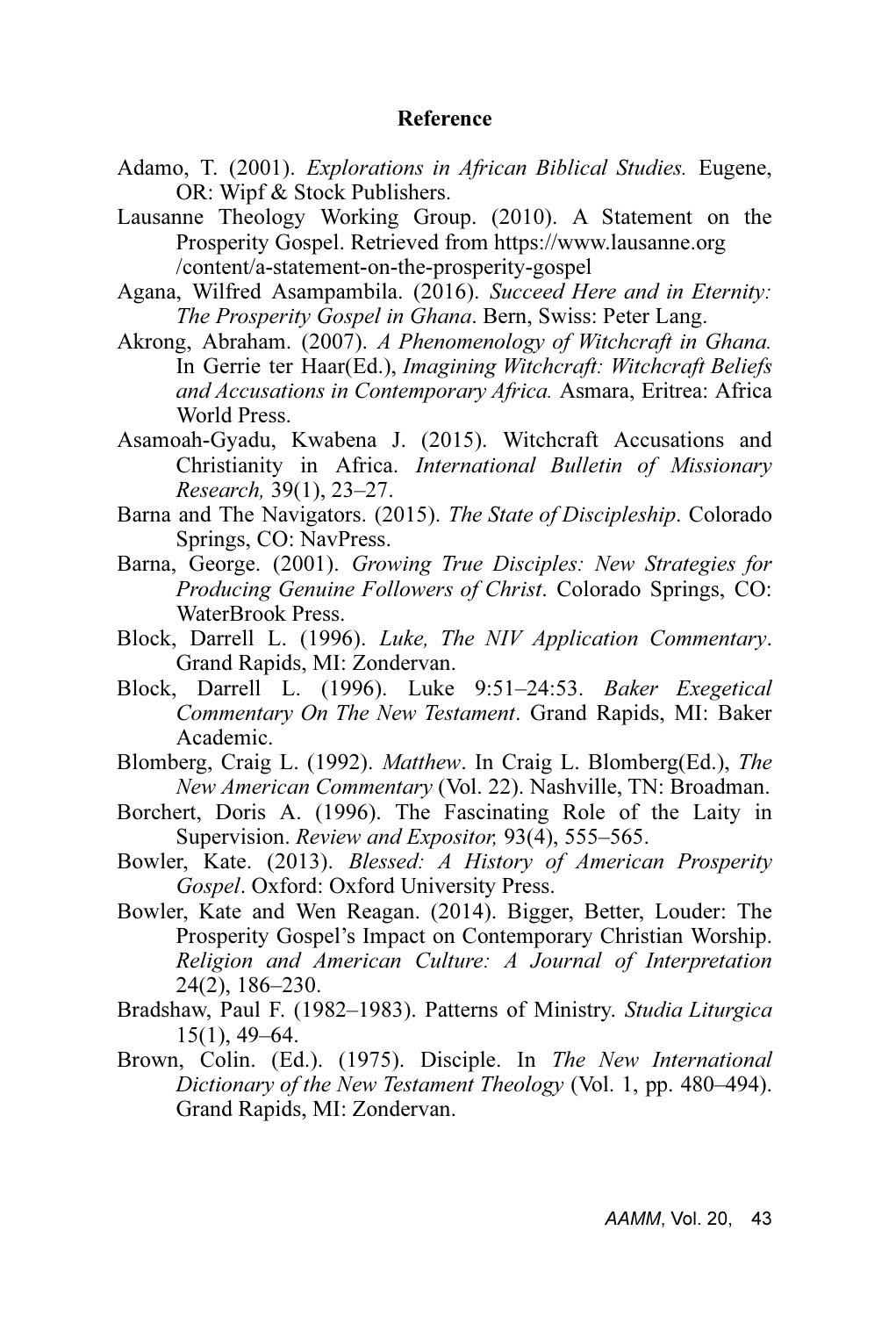- Burke, Trevor J. (2003). Family Matters: A Socio-Historical Study of Kinship Metaphors in 1 Thessalonians. New York: T&T Clark International.
- Calhoun, Adele Ahlberg. (2015). Spiritual Disciplines Handbook: Practices That Transform Us. Downers Grove, IL: InterVarsity.
- Campbell, Katherine, Sanou, Boubakar, & Williams, Hyveth. (2017). Ministry Without Borders: Insights from the New Testament. Current, 4, 14–19.
- Copeland, Kenneth. (1976). Our Covenant with God. Fort Worth, TX: Kenneth Copeland Publications.
- Craig, Groeschel. (2012). Soul Detox: Clean Living in a Contaminated World. Grand Rapids, MI: Zondervan.
- Dick, Dan R. & Miller, Barbara. (2003). Equipped for Every Good Work: Building  $\alpha$  Gifts Based Church. Nashville, TN: Discipleship Resources.
- Dybdahl, Jon L. (2008). Hunger: Satisfying the Longing of Your Soul. Hagerstown, MD: Review and Herald.
- Finke, Roger & Stark, Rodney. (2005). The Churching of America 1776–2005: Winners and Losers in Our Religious Economy. New Brunswick, NJ: Rutgers.
- General Conference of Seventh-day Adventists. (2018). Seventh-day Adventists Believe: An Exposition of the Fundamental Beliefs of the Seventh-day Adventist Church. Silver Spring, MD: Review and Herald.
- Gifford, Paul. (2007). Expecting Miracles: The Prosperity Gospel in Africa. Christian Century, 124(1), 20–24.
- Goodwin, Neva, Nelson, Julie A., Ackerman, Frank, & Weisskopf, Thomas. (2008). Consumption and the Consumer Society. Retrieved from http://www.ase.tufts.edu/gdae/education materials/modules/consumption\_and\_the\_consumer\_society.pdf
- Hagin Jr., Kenneth. (1989). *Healing: A Forever-Settled Subject*. Tulsa, OK: Kenneth Hagin Ministries.
- Hagin, Kenneth E. (1992). The Real Faith. Tulsa, OK: Faith Library Publications.
- Harrington, Bobby & Absalom, Alex. (2016). Discipleship That Fits. Grand Rapids, MI: Zondervan.
- Hawkins, Greg L. & Parkinson, Cally. (2007). Reveal: Where Are You? Barrington, IL: Willow Creek Resources.
- Hiebert, Paul G. (2009). The Flaw of the Excluded Middle. In Ralph D. Winter & Steven C. Hawthorne (Eds.), Perspectives on the World Christian Movement (4th ed., pp. 407–414). Pasadena, CA: William Carey Library.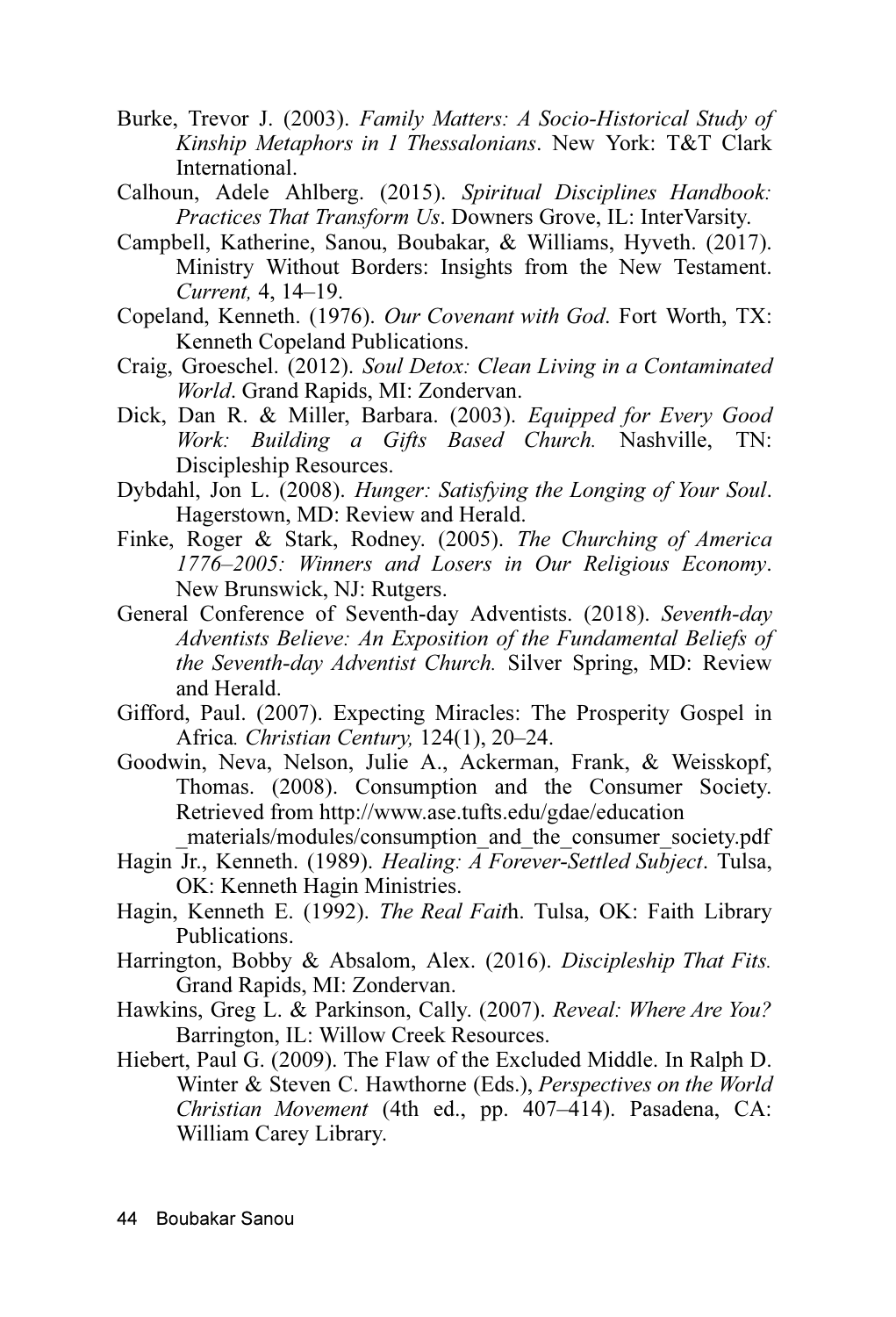- Hirsch, Allan. (2006). The Forgotten Ways: Reactivating the Missional Church. Grand Rapids, MI: Brazos Press.
- Hull, Bill. (1988). The Disciple Making Pastor. Grand Rapids, MI: Revell.
- Hull, Bill. (2006). The Complete Book of Discipleship: On Being and Making Followers of Christ. Colorado Springs, CO: NavPress.
- Keathley, Hampton IV. (2013). Discipleship Overview. Retrieved from https://bible.org/article/discipleship-overview
- Keener, Craig S. (2014). The IVP Bible Background Commentary: New Testament (2nd ed.) Downers Grove, IL: IVP Academic.
- Kraft, Charles. (2009). Three Encounters in Christian Witness. In Ralph D. Winter & Steven C. Hawthorne (Eds.), Perspectives on the World Christian Movement (4th ed., pp. 445–450). Pasadena, CA: William Carey Library.
- Lear, Heather Heinzman. (2016). Making Disciples Obstacles and Opportunities in Urban Congregations. International Review of Mission, 105(1), 5–14.
- Love, Rick. (1996). Power Encounter Among Folk Muslims: An Essential Key of the Kingdom. International Journal of Frontier Missions, 13(4), 193–195.
- Melbourne, Bertram L. (2007). Called to Discipleship: Lessons from the Life of Jesus. Nampa, ID: Pacific Press.
- Metzger, Paul. (2007). Consuming Jesus: Beyond Race and Class Divisions in a Consumer Church. Grand Rapids, MI: Eerdmans.
- Ogden, Greg. (2016). Transforming Discipleship: Making Disciples a Few at a Time. Downers Grove, IL: IVP Books.
- Osteen, Joel. 2004. Your Best Life Now: 7 Steps to Living at Your Full Potential. New York: Warner Faith.
- Putman, William James. (2010). Real-life Discipleship: Building Churches that Make Disciples. Colorado Springs, CO: NavPress.
- Rainer, Thom S. (2016). Foreword. In Discipleship that Fits by Bobby Harrington and Alex Absalom. Grand Rapids, MI: Zondervan.
- Richardson, Alan, & Bowden, John. (Eds.). (1983). A New Dictionary of Christian Theology. London: SCM Press.
- Sparks, Paul, Tim Soerens, and Friesen, Dwight J. (2014). The New Parish: How Neighborhood Churches Are Transforming Mission, Discipleship and Community. Downers Grove, IL: InterVarsity.
- Stevens, Paul R. (1999). The Abolition of the Laity: Vocation, Work and Ministry in a Biblical Perspective. Carlisle, UK: Paternoster Press.
- Tanner, Paul. (2013). The Cost of Discipleship: Losing One's Life For Jesus' Sake. Journal Of The Evangelical Theological Society, 56(1), 43–61.